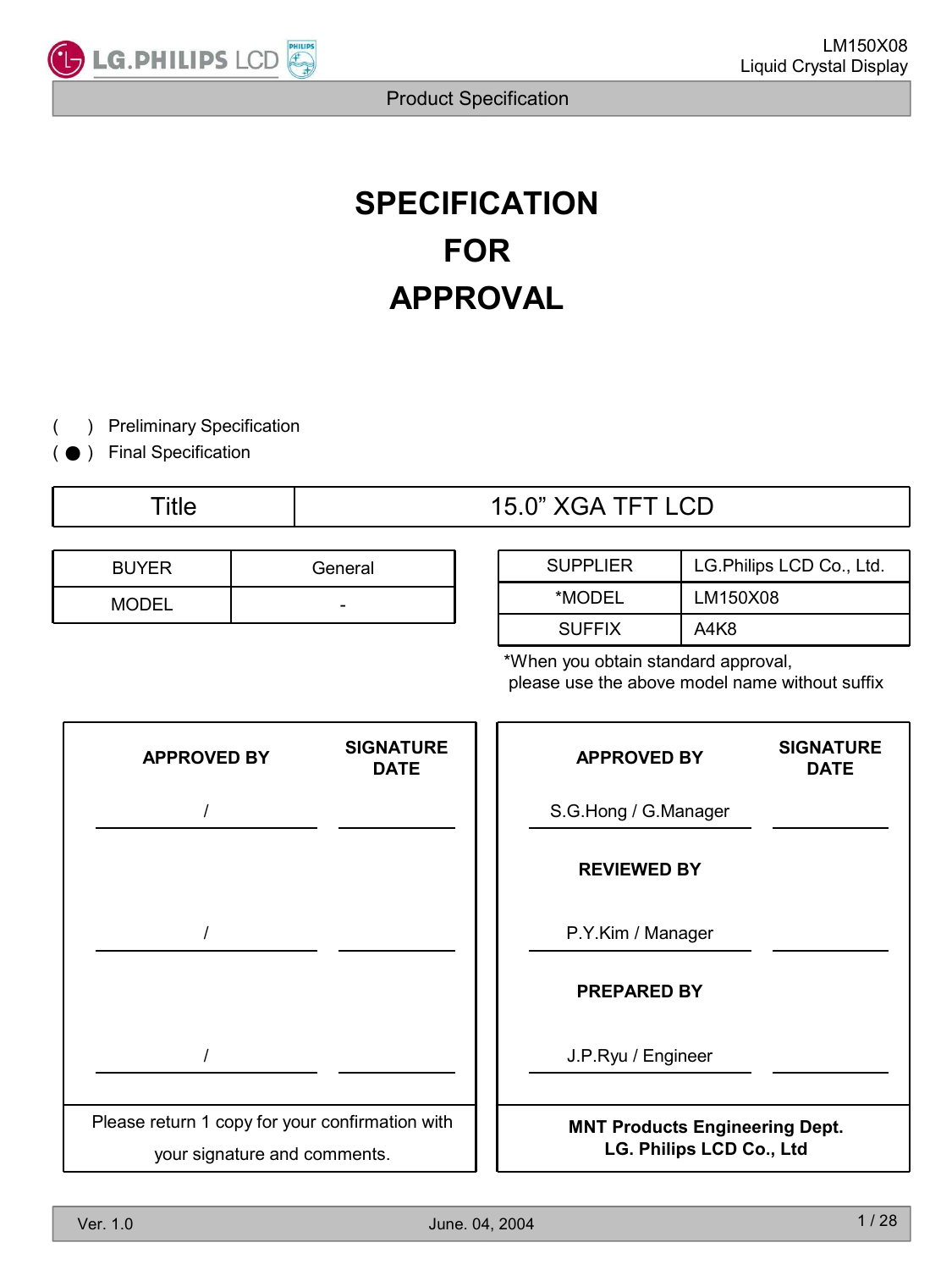

### **Contents**

| <b>No</b>        | <b>ITEM</b>                    | Page           |
|------------------|--------------------------------|----------------|
|                  | <b>COVER</b>                   | $\mathbf 1$    |
|                  | <b>CONTENTS</b>                | $\overline{2}$ |
|                  | <b>RECORD OF REVISIONS</b>     | 3              |
| $\mathbf{1}$     | <b>GENERAL DESCRIPTION</b>     | $\overline{4}$ |
| $\overline{2}$   | ABSOLUTE MAXIMUM RATINGS       | 5              |
| 3                | ELECTRICAL SPECIFICATIONS      | 6              |
| $3 - 1$          | ELECTRICAL CHARACTREISTICS     | $6\phantom{a}$ |
| $3 - 2$          | <b>INTERFACE CONNECTIONS</b>   | 9              |
| $3 - 3$          | SIGNAL TIMING SPECIFICATIONS   | 13             |
| $3 - 4$          | SIGNAL TIMING WAVEFORMS        | 14             |
| $3-5$            | COLOR INPUT DATA REFERNECE     | 15             |
| $3-6$            | POWER SEQUENCE                 | 16             |
| 4                | OPTICAL SFECIFICATIONS         | 17             |
| 5                | MECHANICAL CHARACTERISTICS     | 21             |
| 6                | <b>RELIABILITY</b>             | 24             |
| $\overline{7}$   | <b>INTERNATIONAL STANDARDS</b> | 25             |
| $7 - 1$          | <b>SAFETY</b>                  | 25             |
| $7 - 2$          | <b>EMC</b>                     | 25             |
| 8                | <b>PACKING</b>                 | 26             |
| $8 - 1$          | DESIGNATION OF LOT MARK        | 26             |
| $8 - 2$          | PACKING FORM                   | 26             |
| $\boldsymbol{9}$ | <b>PRECAUTIONS</b>             | 27             |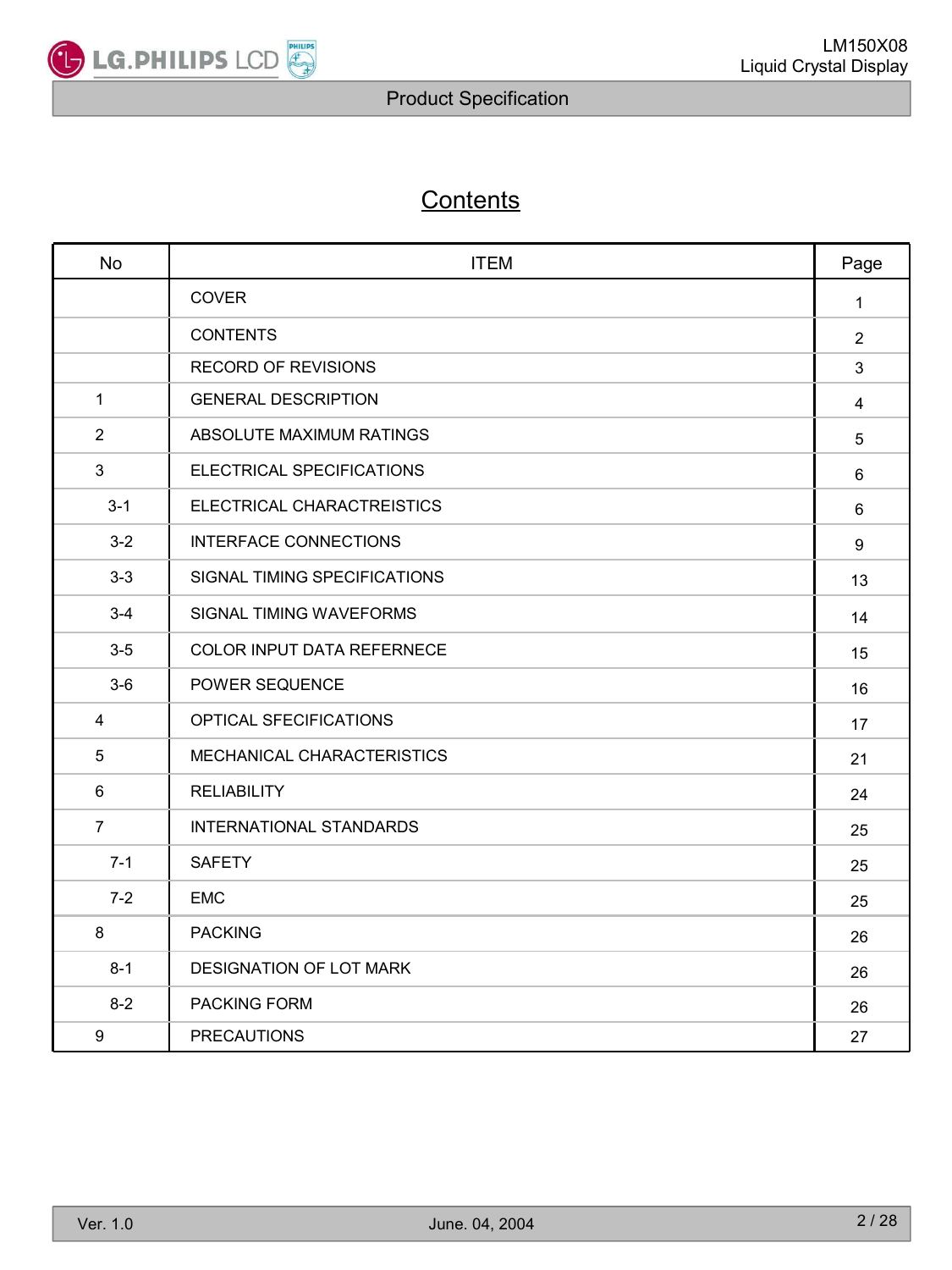

### **RECORD OF REVISIONS**

| Revision No | <b>Revision Date</b> | Page   | <b>DESCRIPTION</b>         |
|-------------|----------------------|--------|----------------------------|
| $1.0\,$     | June. 04, 2004       | $\Box$ | <b>Final Specification</b> |
|             |                      |        |                            |
|             |                      |        |                            |
|             |                      |        |                            |
|             |                      |        |                            |
|             |                      |        |                            |
|             |                      |        |                            |
|             |                      |        |                            |
|             |                      |        |                            |
|             |                      |        |                            |
|             |                      |        |                            |
|             |                      |        |                            |
|             |                      |        |                            |
|             |                      |        |                            |
|             |                      |        |                            |
|             |                      |        |                            |
|             |                      |        |                            |
|             |                      |        |                            |
|             |                      |        |                            |
|             |                      |        |                            |
|             |                      |        |                            |
|             |                      |        |                            |
|             |                      |        |                            |
|             |                      |        |                            |
|             |                      |        |                            |
|             |                      |        |                            |
|             |                      |        |                            |
|             |                      |        |                            |
|             |                      |        |                            |
|             |                      |        |                            |
|             |                      |        |                            |
|             |                      |        |                            |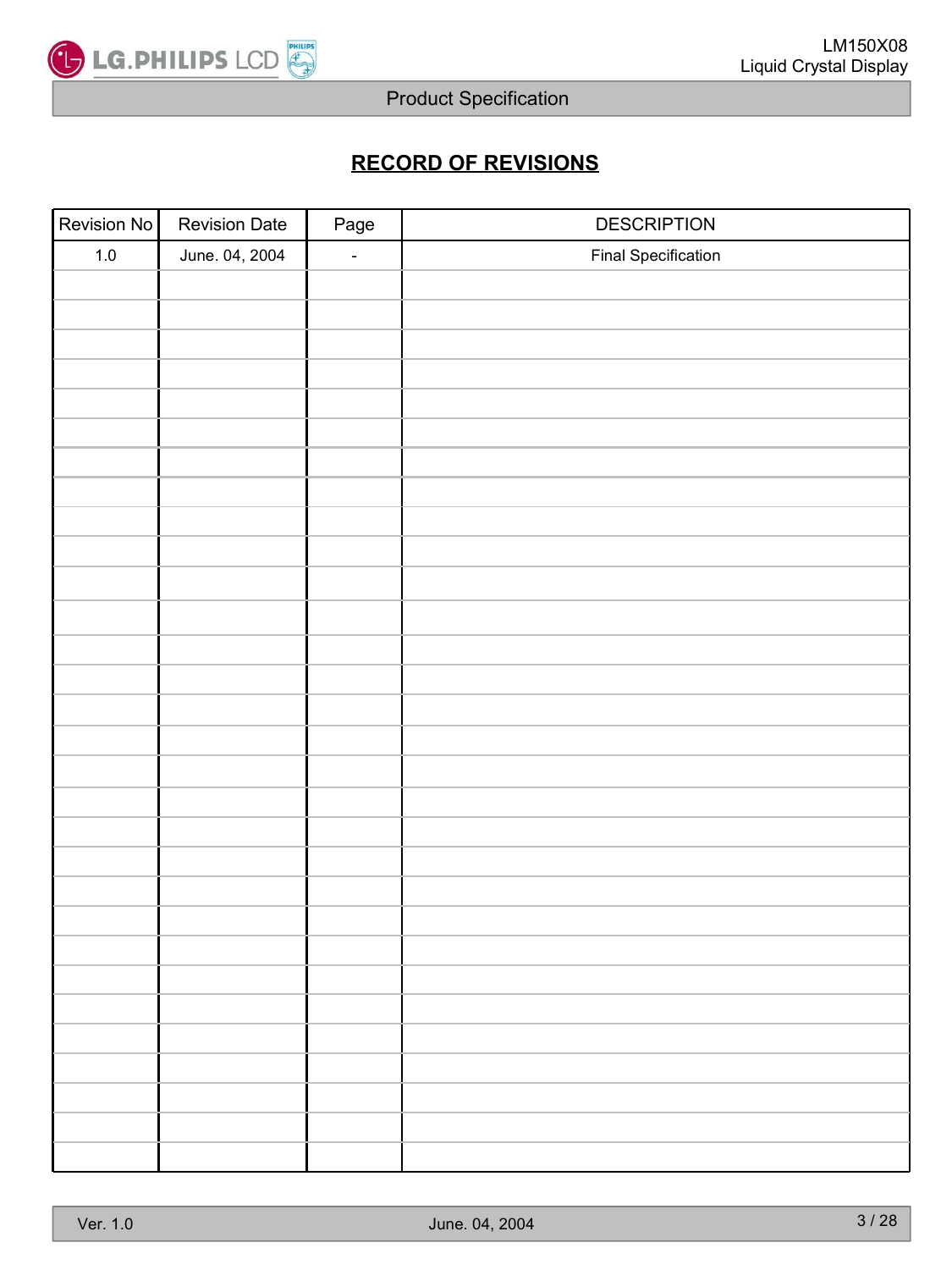### **1. General Description**

LM150X08 is a Color Active Matrix Liquid Crystal Display with an integral Cold Cathode Fluorescent Lamp(CCFL) backlight system. The matrix employs a-Si Thin Film Transistor as the active element. It is a transmissive type display operating in the normally white mode. It has a 15.0 inch diagonally measured active display area with XGA resolution (768 vertical by 1024 horizontal pixel array).

Each pixel is divided into Red, Green and Blue sub-pixels or dots which are arranged in vertical stripes. Gray scale or the brightness of the sub-pixel color is determined with a 8-bit gray scale signal for each dot, thus, presenting a palette of more than 16M colors.

It has been designed to apply the 8-bit 1 port LVDS interface.

It is intended to support applications where high brightness, super wide viewing angle, high color saturation, and high color are important.



#### **General Features**

| Active Screen Size            | 15.0 inches (38.016cm) diagonal (Aspect ratio 4:3)                              |
|-------------------------------|---------------------------------------------------------------------------------|
| <b>Outline Dimension</b>      | 326.5(H) x 253.5 (V) x 11.2(D) mm (Typ.)                                        |
| Pixel Pitch                   | $0.297$ mm x $0.297$ mm                                                         |
| Pixel Format                  | 1024 horiz. By 768 vert. Pixels RGB strip arrangement                           |
| Color Depth                   | 16M colors (6-bit with FRC)                                                     |
| Luminance, White              | 250 cd/m <sup>2</sup> (Center 1 points Typ.)                                    |
| Viewing Angle (CR>10)         | R/L 130(Typ.), U/D 100(Typ)                                                     |
| Power Consumption             | Total 10.45 Watt(Typ.) (1.49Watt@V <sub>LCD</sub> , 8.96 Watt@250cd/[Lamp=8mA]) |
| Weight                        | 1,000 g $(Typ.)$                                                                |
| <b>Display Operating Mode</b> | Transmissive mode, normally white                                               |
| Surface Treatment             | Hard coating(3H) & Anti-glare (Haze 13%) treatment of the front polarizer       |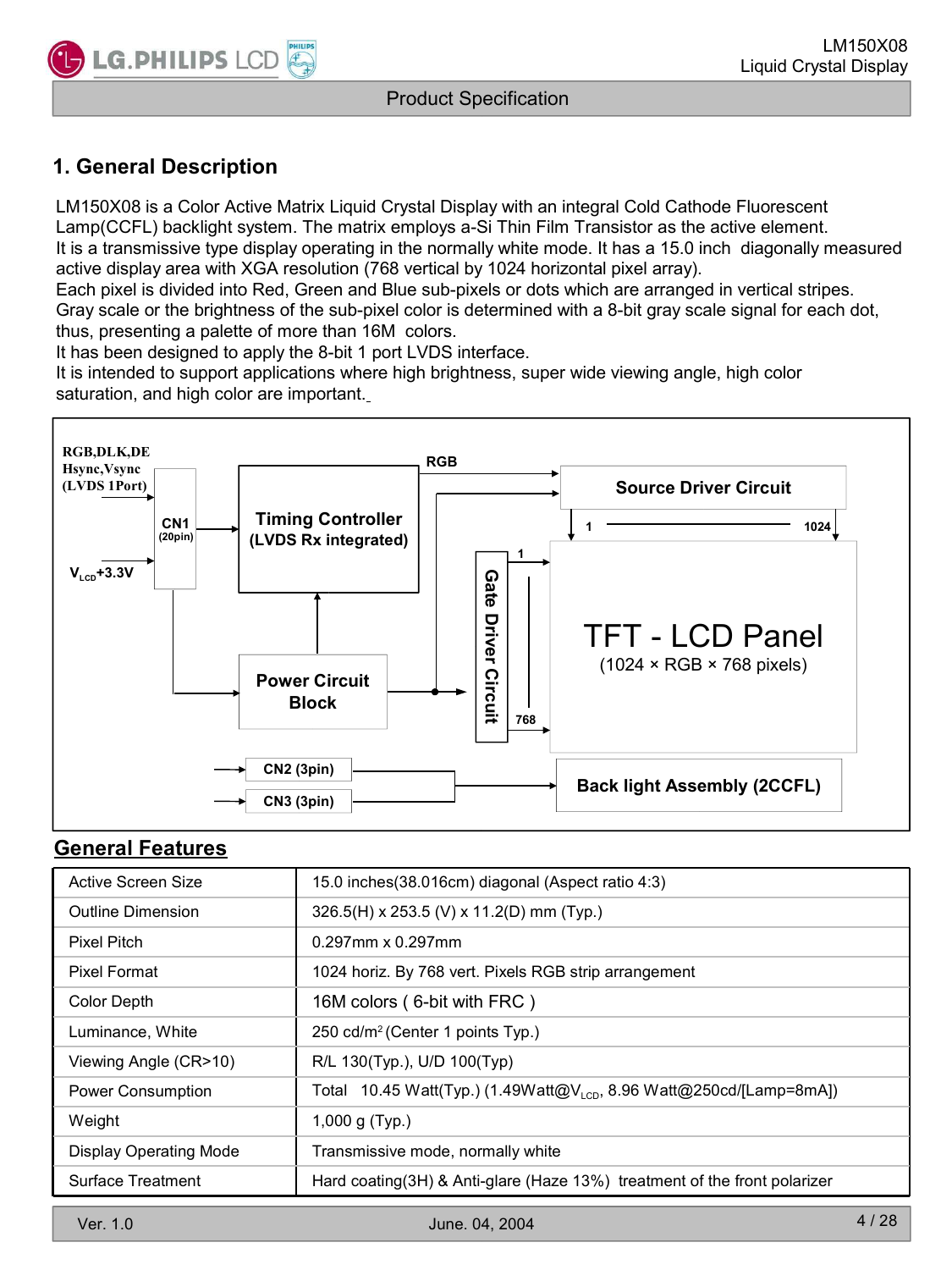

### **2. Absolute Maximum Ratings**

The following are maximum values which, if exceeded, may cause faulty operation or damage to the unit.

#### **Table 1. ABSOLUTE MAXIMUM RATINGS**

| Parameter                         | Symbol                           | Values |        | Units       | <b>Notes</b>     |  |
|-----------------------------------|----------------------------------|--------|--------|-------------|------------------|--|
|                                   |                                  | Min    | Max    |             |                  |  |
| Power Input Voltage               | <b>VLCD</b>                      | $-0.3$ | $+3.6$ | <b>Vdc</b>  | at $25 \pm 2$ °C |  |
| <b>Operating Temperature</b>      | Top                              | 0      | 50     | $^{\circ}C$ |                  |  |
| Storage Temperature               | $\mathsf{T}\mathsf{s}\mathsf{T}$ | $-20$  | 60     | $^{\circ}C$ |                  |  |
| <b>Operating Ambient Humidity</b> | <b>HOP</b>                       | 10     | 90     | %RH         |                  |  |
| <b>Storage Humidity</b>           | <b>HST</b>                       | 10     | 90     | %RH         |                  |  |

Note : 1. Temperature and relative humidity range are shown in the figure below. Wet bulb temperature should be 39 °C Max, and no condensation of water.

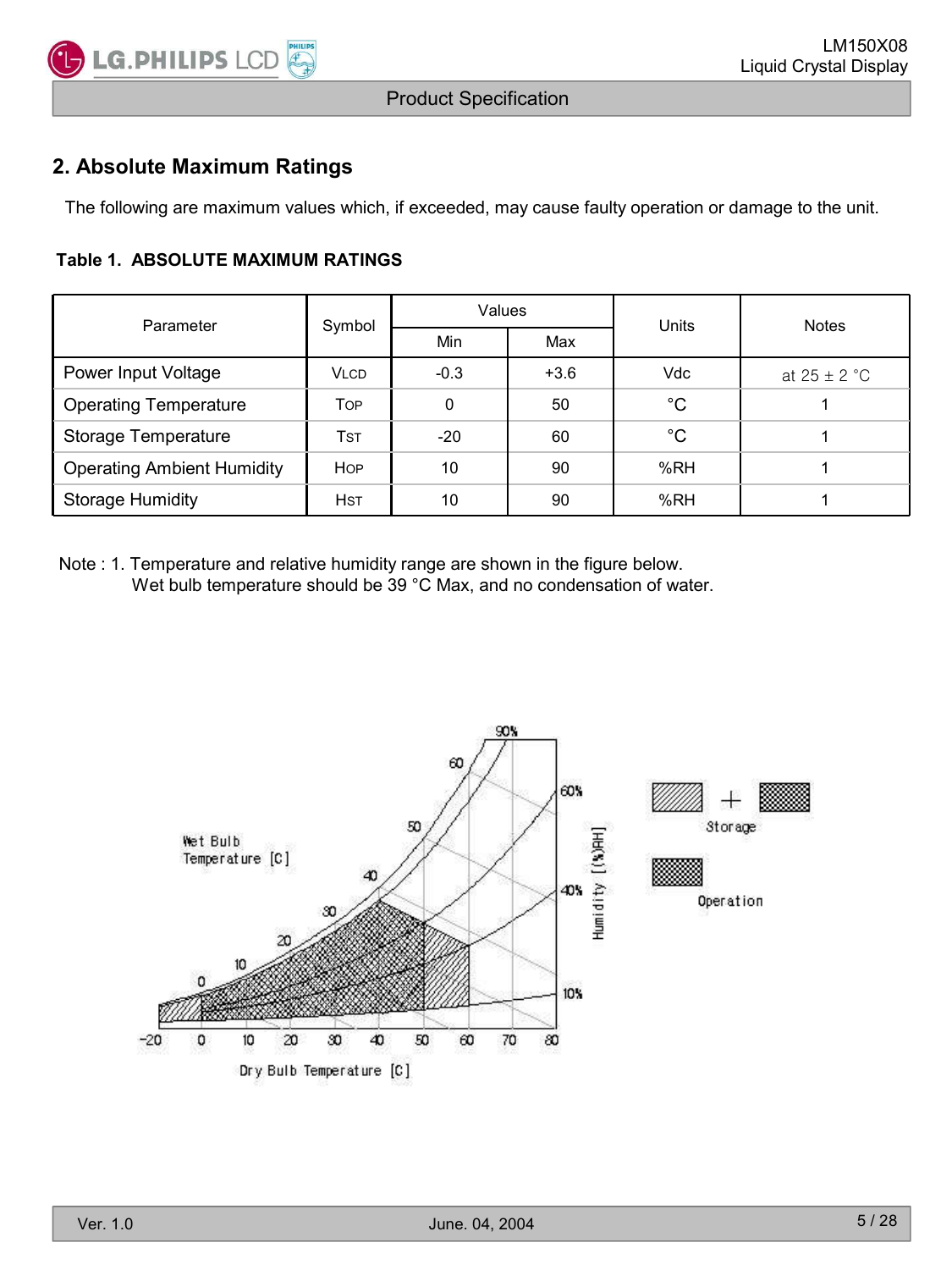### **3. Electrical Specifications**

### **3-1. Electrical Characteristics**

It requires two power inputs. One is employed to power the LCD electronics and to drive the TFT array and liquid crystal. The second input power for the CCFL, is typically generated by an inverter. The inverter is an external unit to the LCDs.

#### **Table 2\_1. ELECTRICAL CHARACTERISTICS**

| Parameter                  | Symbol      |      | Values | Unit | <b>Notes</b> |   |  |
|----------------------------|-------------|------|--------|------|--------------|---|--|
|                            |             | Min  | Typ    | Max  |              |   |  |
| MODULE:                    |             |      |        |      |              |   |  |
| Power Supply Input Voltage | <b>VLCD</b> | 3.15 | 3.3    | 3.45 | <b>Vdc</b>   |   |  |
| Power Supply Input Current | <b>ILCD</b> | ۰    | 450    | 520  | mA           |   |  |
|                            |             |      | 490    | 560  | mA           | 2 |  |
| Power Consumption          | PLCD        |      | 1.49   | 1.70 | Watt         |   |  |
| Rush current               | <b>RUSH</b> |      | -      | 2.0  | A            | 3 |  |

Note :

1. The specified current and power consumption are under the  $V_{\text{LCD}}$ =3.3V, 25 ± 2°C,f<sub>V</sub>=60Hz condition whereas mosaic pattern( $8 \times 6$ ) is displayed and  $f<sub>v</sub>$  is the frame frequency.

2. The current is specified at the maximum current pattern.

3. The duration of rush current is about 2ms and rising time of power Input is 1ms(min.).

White : 255Gray Black : 0Gray



Mosaic Pattern(8 x 6)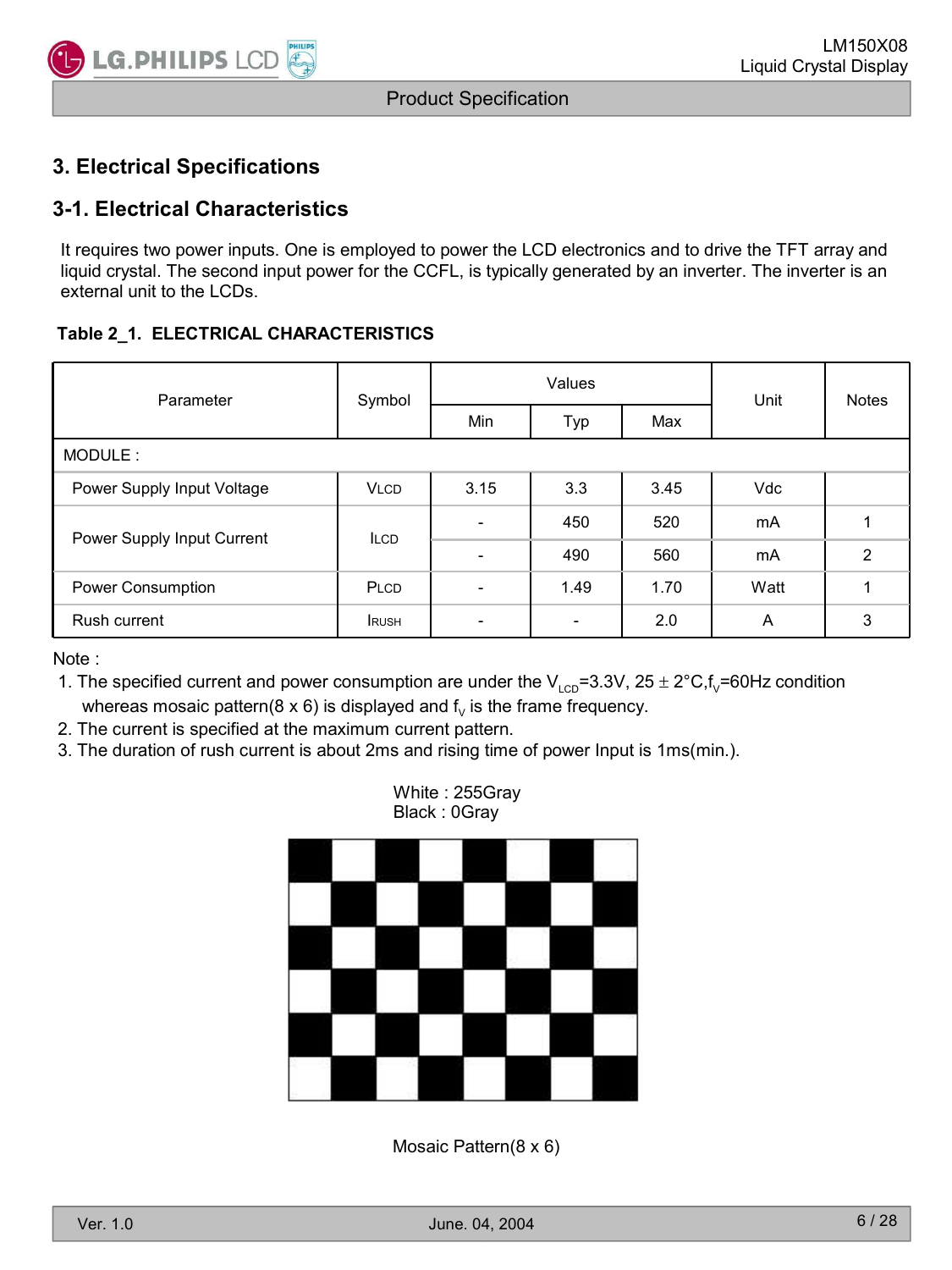#### **Table 2\_2. ELECTRICAL CHARACTERISTICS**

| Parameter                           |                    | Symbol      |          | Values   | Unit     | <b>Notes</b>     |                |
|-------------------------------------|--------------------|-------------|----------|----------|----------|------------------|----------------|
|                                     |                    |             | Min      | Typ      | Max      |                  |                |
| LAMP:                               |                    |             |          |          |          |                  |                |
| <b>Operating Voltage</b>            |                    | <b>VBL</b>  | 550(9mA) | 560(8mA) | 650(3mA) | V <sub>RMS</sub> | 1, 2           |
| <b>Operating Current</b>            |                    | <b>I</b> BL | 3.0      | 8.0      | 9.0      | $mA_{RMS}$       |                |
| <b>Established Starting Voltage</b> |                    | Vs          |          |          |          |                  | 1, 3           |
|                                     | at 25 $^{\circ}$ C |             |          |          | 850      | V <sub>RMS</sub> |                |
|                                     | at $0^{\circ}$ C   |             |          |          | 1,100    | $V_{RMS}$        |                |
| <b>Operating Frequency</b>          |                    | fbl         | 45       | 60       | 80       | <b>kHz</b>       | $\overline{4}$ |
| Discharge Stabilization Time        |                    | <b>Ts</b>   |          |          | 3        | Min              | 1, 5           |
| Power Consumption                   |                    | PBL         |          | 8.96     | 9.86     | Watt             | 6              |
| Life Time                           |                    |             | 40,000   |          |          | <b>Hrs</b>       | 1, 7           |

Note : The design of the inverter must have specifications for the lamp in LCD Assembly**.**

- The performance of the Lamp in LCM, for example life time or brightness, is extremely influenced by the characteristics of the DC-AC inverter. So all the parameters of an inverter should be carefully designed so as not to produce too much leakage current from high-voltage output of the inverter. When you design or order the inverter, please make sure unwanted lighting caused by the mismatch of the lamp and the inverter (no lighting, flicker, etc) never occurs. When you confirm it, the LCD– Assembly should be operated in the same condition as installed in you instrument.
	- ※ Do not attach a conducting tape to lamp connecting wire. If the lamp wire attach to a conducting tape, TFT-LCD Module has a low luminance and the inverter has abnormal action. Because leakage current is occurred between lamp wire and conducting tape.
	- 1. Specified values are for a single lamp.
	- 2. Operating voltage is measured at  $25 \pm 2^{\circ}$ C. The variance of the voltage is  $\pm$  10%.
	- 3. The voltage above  $V_s$  should be applied to the lamps for more than 1 second for start-up. (Inverter open voltage must be more than lamp starting voltage.) Otherwise, the lamps may not be turned on. The used lamp current is the lamp typical current.
	- 4. Lamp frequency may produce interface with horizontal synchronous frequency and as a result this may cause beat on the display. Therefore lamp frequency shall be as away possible from the horizontal synchronous frequency and from its harmonics in order to prevent interference.
	- 5. Let's define the brightness of the lamp after being lighted for 5 minutes as 100%.  $T<sub>s</sub>$  is the time required for the brightness of the center of the lamp to be not less than 95%.
	- 6. The lamp power consumption shown above does not include loss of external inverter. The used lamp current is the lamp typical current.  $(P_{BL} = V_{BL} \times I_{BL} \times N_{Lamp}$ )
	- 7. The life is determined as the time at which brightness of the lamp is 50% compared to that of initial value at the typical lamp current on condition of continuous operating at  $25 \pm 2^{\circ}$ C.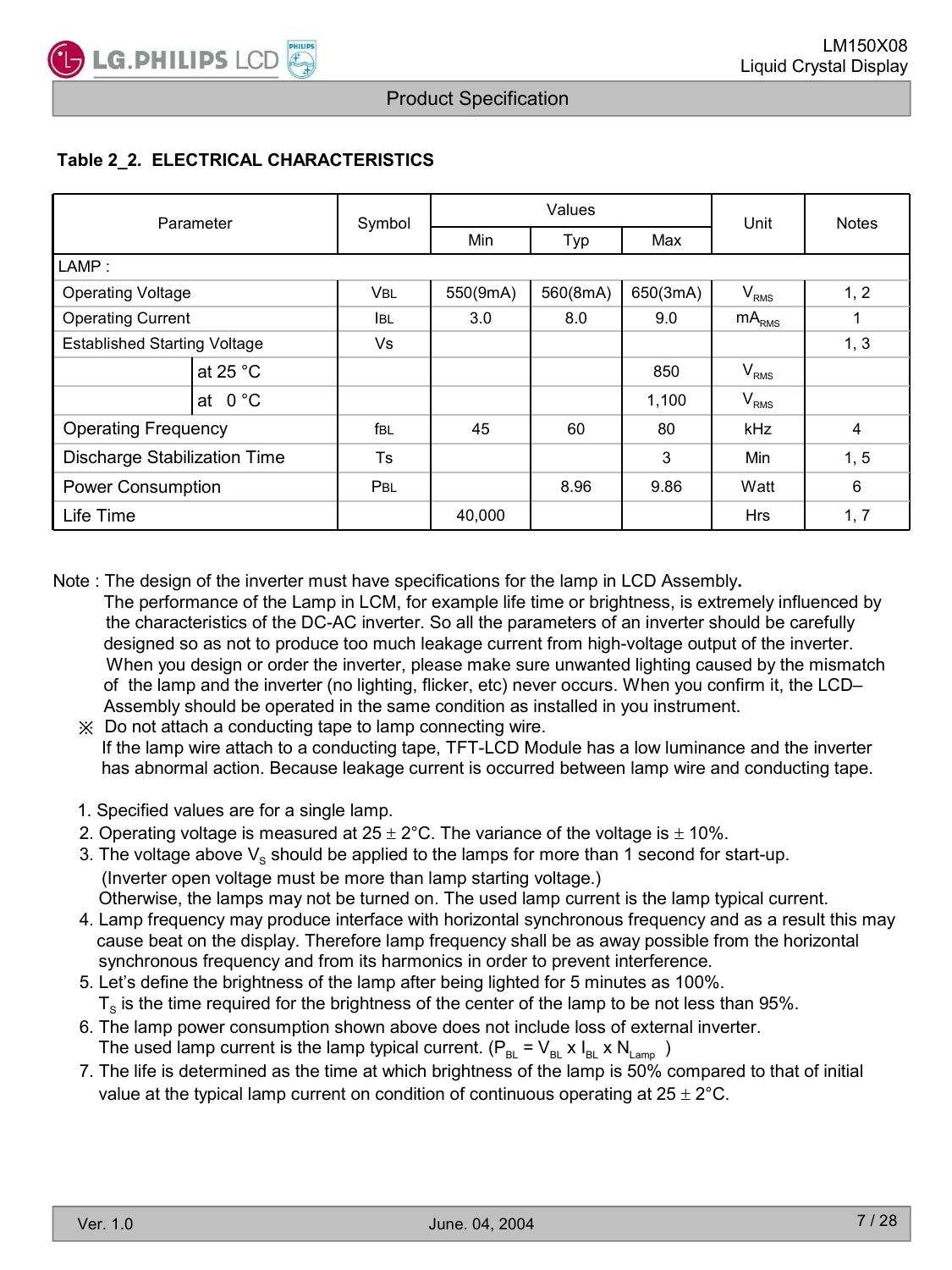

**LG.PHILIPS LCD** 

8. The output of the inverter must have symmetrical(negative and positive) voltage waveform and symmetrical current waveform (Unsymmetrical ratio is less than 10%). Please do not use the inverter which has unsymmetrical voltage and unsymmetrical current and spike wave. Requirements for a system inverter design, which is intended to have a better display performance, a

better power efficiency and a more reliable lamp, are following.

It shall help increase the lamp lifetime and reduce leakage current.

- a. The asymmetry rate of the inverter waveform should be less than 10%.
- b. The distortion rate of the waveform should be within  $\sqrt{2} \pm 10\%$ .
	- \* Inverter output waveform had better be more similar to ideal sine wave.



- 9. The inverter which is combined with this LCM, is highly recommended to connect coupling(ballast) condenser at the high voltage output side. When you use the inverter which has not coupling(ballast) condenser, it may cause abnormal lamp lighting because of biased mercury as time goes.
- 10.In case of edgy type back light with over 4 parallel lamps, input current and voltage wave form should be synchronized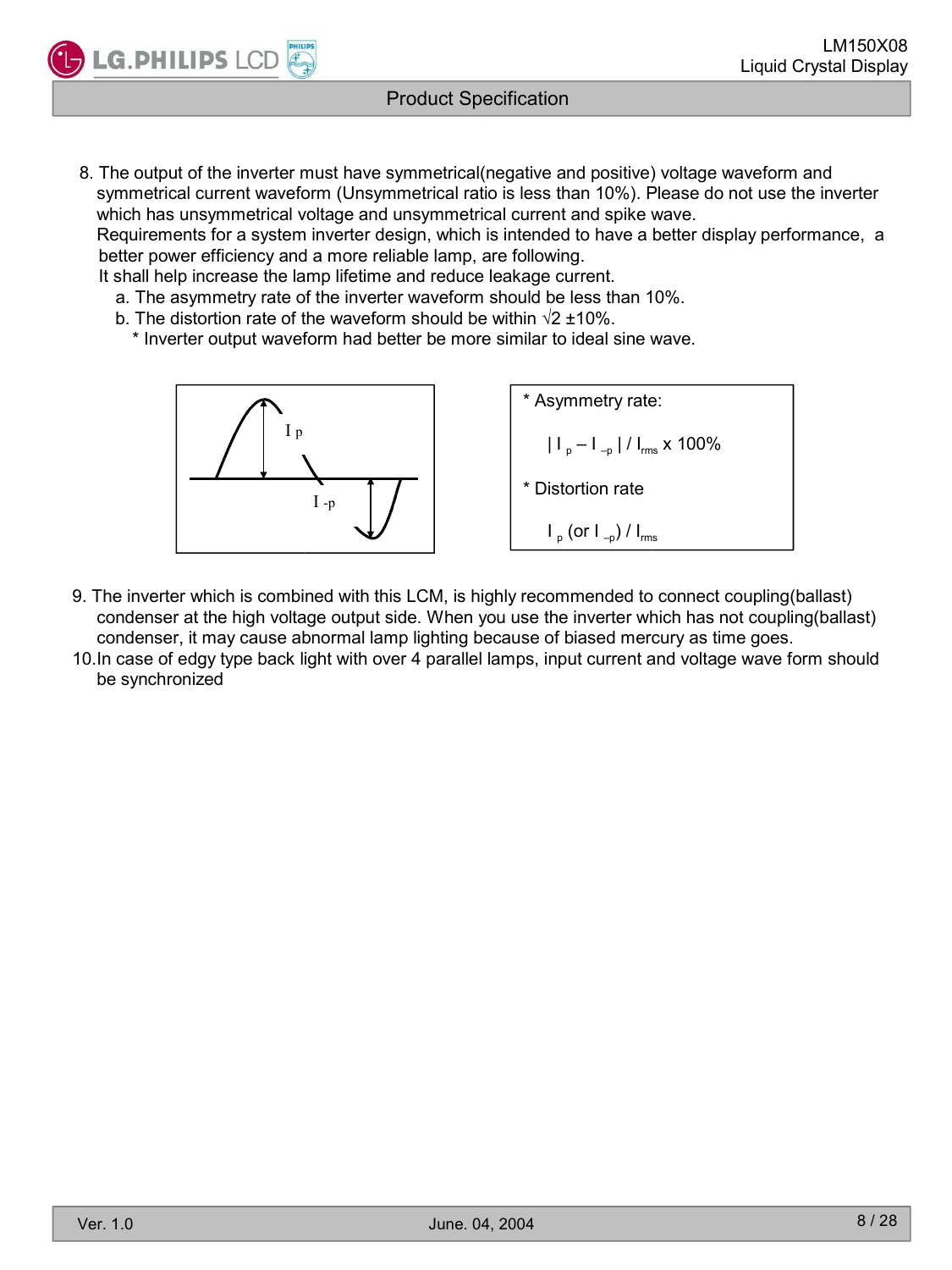

### **3-2. Interface Connections**

- LCD Connector(CN1):DF14H-20P-1.25H (Manufactured by Hirose) or Equivalent

- Mating Connector : DF14H-20S-1.25C (Manufactured by Hirose) or Equivalent

#### **Table 3. MODULE CONNECTOR(CN1) PIN CONFIGURATION**

| Pin No         | Symbol           | Description                   | Output Pin #  |
|----------------|------------------|-------------------------------|---------------|
|                |                  |                               | (LVDS Tx)     |
| 1              | <b>VLCD</b>      | Power Supply +3.3V            |               |
| $\overline{2}$ | <b>VLCD</b>      | Power Supply +3.3V            |               |
| 3              | <b>GND</b>       | Power Ground.                 |               |
| 4              | <b>GND</b>       | Power Ground                  |               |
| 5              | RXINO-           | LVDS Receiver Signal(-)       | <b>PIN#48</b> |
| 6              | RXIN0+           | LVDS Receiver Signal(+)       | <b>PIN#47</b> |
| $\overline{7}$ | <b>GND</b>       | Ground                        |               |
| 8              | RXIN1-           | LVDS Receiver Signal(-)       | <b>PIN#46</b> |
| 9              | RXIN1+           | LVDS Receiver Signal(+)       | <b>PIN#45</b> |
| 10             | <b>GND</b>       | Ground                        |               |
| 11             | RXIN2-           | LVDS Receiver Signal(-)       | <b>PIN#42</b> |
| 12             | RXIN2+           | LVDS Receiver Signal(+)       | <b>PIN#41</b> |
| 13             | <b>GND</b>       | Ground                        |               |
| 14             | <b>RXCLK IN-</b> | LVDS Receiver Clock Signal(-) | <b>PIN#40</b> |
| 15             | <b>RXCLK IN+</b> | LVDS Receiver Clock Signal(+) | <b>PIN#39</b> |
| 16             | <b>GND</b>       | Ground                        |               |
| 17             | RXIN3-           | LVDS Receiver Signal(-)       | <b>PIN#38</b> |
| 18             | RXIN3+           | LVDS Receiver Signal(+)       | <b>PIN#37</b> |
| 19             | <b>GND</b>       | Ground                        |               |
| 20             | <b>GND</b>       | Ground                        | Note 1        |

Note: 1. 20nd Pin should be ground.

- 2. All GND(ground) pins should be connected together and to Vss which should also be connected to the LCD's metal frame.
- 3. All VLCD (power input) pins should be connected together.
- 4. Input Level of LVDS signal is based on the IEA 664 Standard.

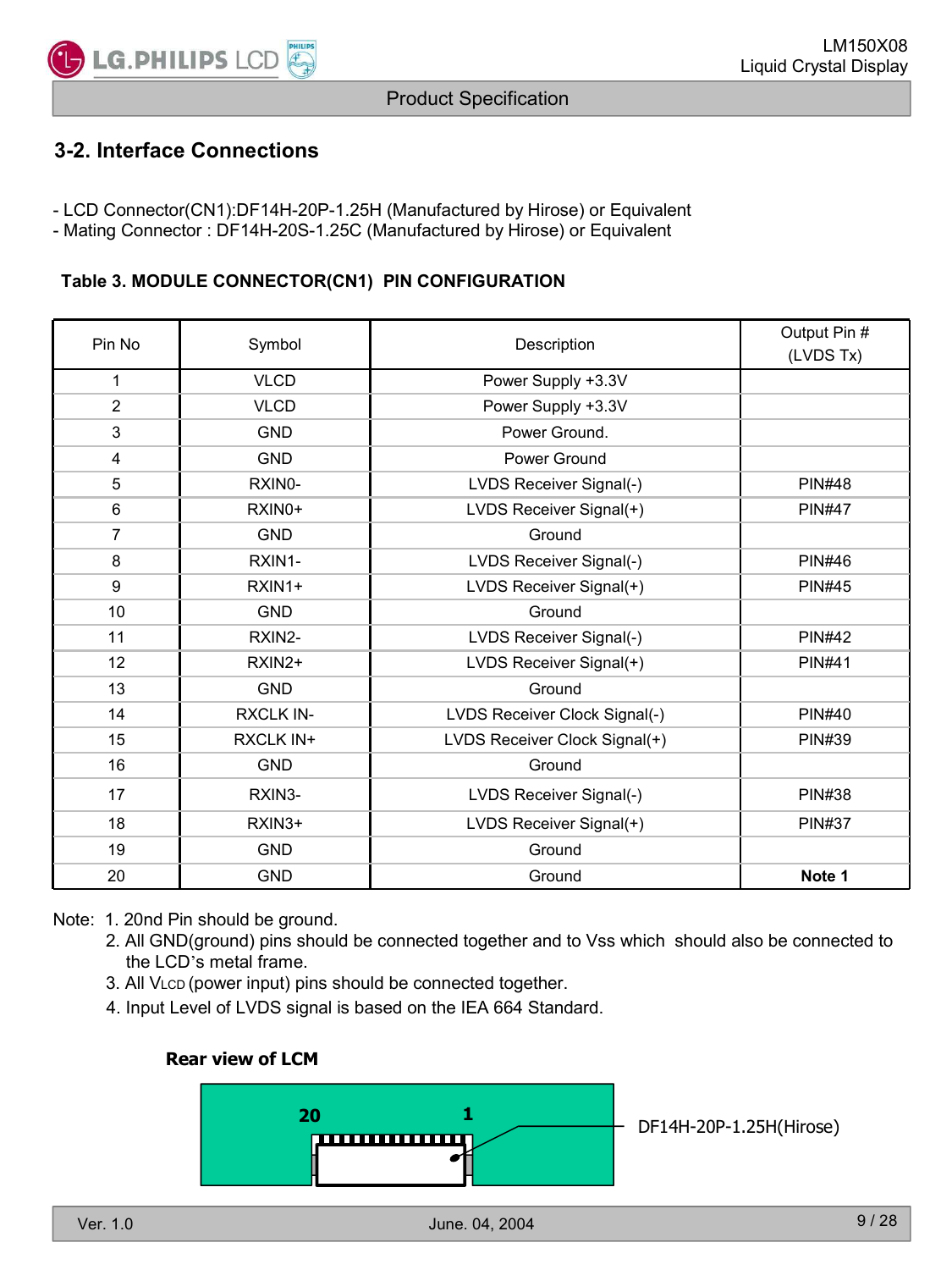

#### **Table 4. REQUIRED SIGNAL ASSIGNMENT FOR LVDS Transmitter (DS90C385 or Compatible)**

| Pin#           | <b>Pin Name</b>   | <b>Symbol</b>      | <b>Description</b>            | <b>Output</b>    |
|----------------|-------------------|--------------------|-------------------------------|------------------|
| 51             | TxIN <sub>0</sub> | Red0 [LSB]         | Red Pixel Data                |                  |
| 52             | TxIN1             | Red1               | Red Pixel Data                | Rx0-             |
| 54             | TxIN <sub>2</sub> | Red <sub>2</sub>   | <b>Red Pixel Data</b>         | $Rx0+$           |
| 55             | TxIN <sub>3</sub> | Red <sub>3</sub>   | Red Pixel Data                |                  |
| 56             | TxIN4             | Red4               | Red Pixel Data                |                  |
| $\overline{2}$ | TxIN <sub>5</sub> | Red7 [MSB]         | Red Pixel Data                | $Rx3-$<br>$Rx3+$ |
| 3              | TxIN6             | Red <sub>5</sub>   | Red Pixel Data                | Rx0-             |
| 4              | TxIN7             | Green0 [LSB]       | Green Pixel Data              | $Rx0+$           |
| 6              | TxIN <sub>8</sub> | Green1             | <b>Green Pixel Data</b>       | $Rx1-$           |
| 7              | TxIN9             | Green2             | Green Pixel Data              | Rx1+             |
| 8              | TxIN10            | Green6             | Green Pixel Data              | $Rx3-$           |
| 10             | TxIN11            | Green7 [MSB]       | Green Pixel Data              | $Rx3+$           |
| 11             | TxIN12            | Green3             | Green Pixel Data              |                  |
| 12             | TxIN13            | Green4             | Green Pixel Data              | <b>Rx1-</b>      |
| 14             | TxIN14            | Green <sub>5</sub> | Green Pixel Data              | $Rx1+$           |
| 15             | TxIN15            | Blue0 [LSB]        | <b>Blue Pixel Data</b>        |                  |
| 16             | TxIN16            | Blue <sub>6</sub>  | <b>Blue Pixel Data</b>        | $Rx3-$           |
| 18             | TxIN17            | Blue7 [MSB]        | <b>Blue Pixel Data</b>        | $Rx3+$           |
| 19             | TxIN18            | Blue1              | <b>Blue Pixel Data</b>        | $Rx1-$<br>$Rx1+$ |
| 20             | TxIN19            | Blue <sub>2</sub>  | <b>Blue Pixel Data</b>        |                  |
| 22             | TxIN20            | Blue3              | <b>Blue Pixel Data</b>        | Rx2-             |
| 23             | TxIN21            | Blue4              | <b>Blue Pixel Data</b>        | Rx2+             |
| 24             | TxIN22            | Blue <sub>5</sub>  | <b>Blue Pixel Data</b>        |                  |
| 25             | TxIN23            | <b>RES</b>         |                               | Rx3-<br>$Rx3+$   |
| 27             | TxIN24            | Hsync.             | No connection, If unnecessary |                  |
| 28             | TxIN25            | Vsync.             | No connection, If unnecessary | $Rx2-$<br>$Rx2+$ |
| 30             | TxIN26            | EN                 | Data Enable                   |                  |
| 50             | TxIN27            | Red6               | Red Pixel Data                | Rx3-<br>$Rx3+$   |

Notes : 1. Refer to LVDS Transmitter Data Sheet for detail descriptions.

2. 7 means MSB and 0 means LSB at R,G,B pixel data.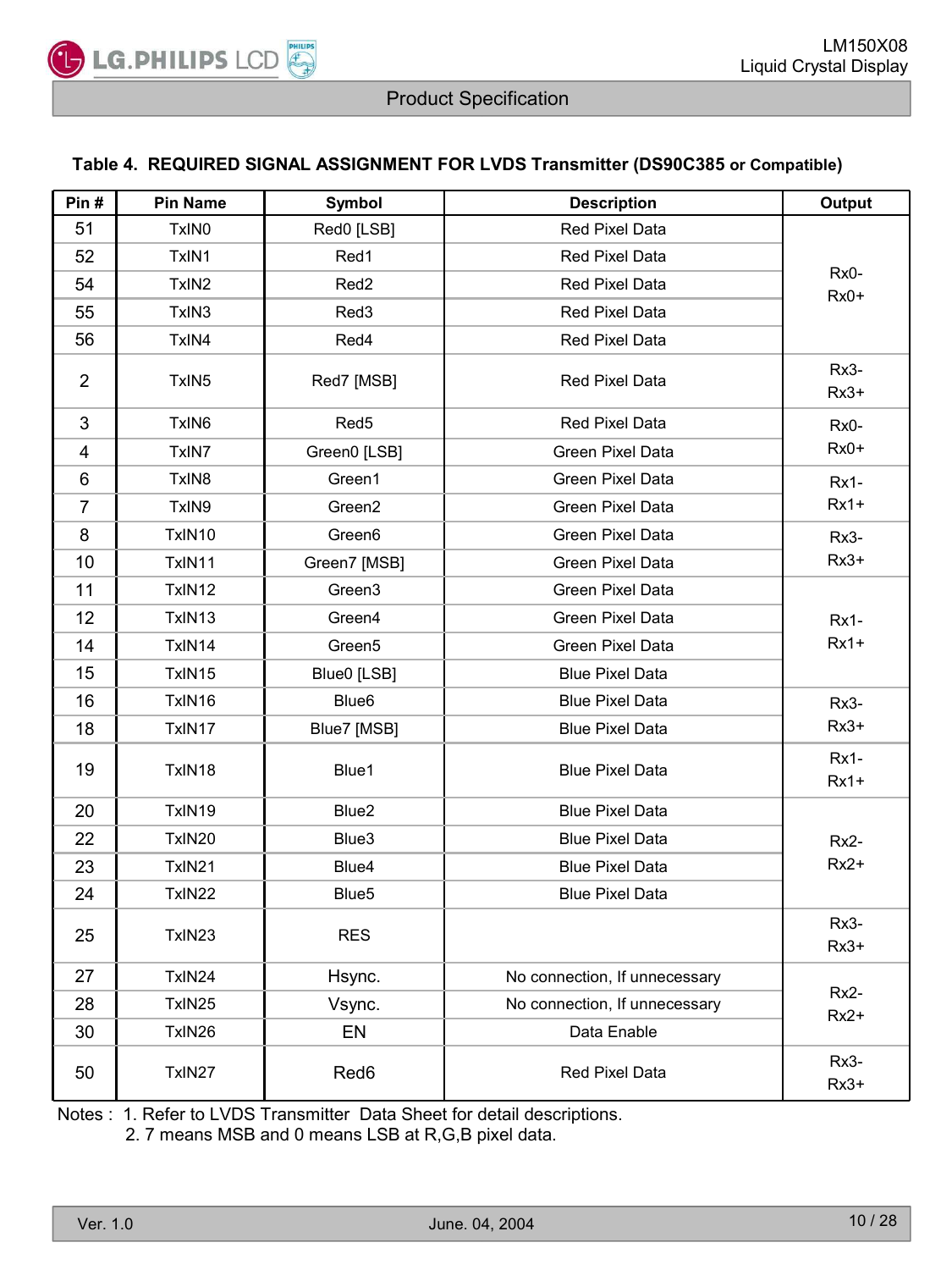ť

#### **Table 5. REQUIRED SIGNAL ASSIGNMENT FOR LVDS TRANSMITTER (DS90C385 or Compatible)**

| <b>Host System</b> |                | <b>DS90C385</b> |    |                   |                  |                        | <b>Timing</b>     |
|--------------------|----------------|-----------------|----|-------------------|------------------|------------------------|-------------------|
| <b>24 Bit</b>      |                | or Compatible   |    | DF14H-20P-1.25H   |                  |                        | <b>Controller</b> |
| RED <sub>0</sub>   | 51             |                 |    |                   |                  |                        |                   |
| RED <sub>1</sub>   | 52             | TxOUT0-         | 48 |                   | 5                |                        | RxIN0-            |
| RED <sub>2</sub>   | 54             | TxOUT0+         | 47 |                   | 6                | 100 $\Omega \gtrless$  | RxIN0+            |
| RED <sub>3</sub>   | 55             |                 |    |                   |                  |                        |                   |
| RED4               | 56             |                 |    |                   |                  |                        |                   |
| RED <sub>5</sub>   | $\mathbf{3}$   | TxOUT1-         | 46 |                   | $\boldsymbol{8}$ | 100 $\Omega \leqslant$ | RxIN1-            |
| RED6               | 50             | TxOUT1+         | 45 |                   | 9                |                        | RxIN1+            |
| RED7               | $\overline{2}$ |                 |    |                   |                  |                        |                   |
| GREEN0             | 4              |                 | 42 |                   |                  |                        |                   |
| GREEN1             | 6              | TxOUT2-         | 41 |                   | 11               | 100 $\Omega \leqslant$ | RxIN2-            |
| GREEN <sub>2</sub> | $\overline{7}$ | TxOUT2+         |    |                   | 12               |                        | RxIN2+            |
| GREEN3             | 11             |                 |    |                   |                  |                        |                   |
| GREEN4             | 12             |                 | 40 |                   |                  |                        |                   |
| GREEN <sub>5</sub> | 14             | TxCLKOUT-       | 39 |                   | 14               | 100 $\Omega \lesssim$  | RxCLKIN-          |
| GREEN6             | 8              | TxCLKOUT+       |    |                   | 15               |                        | RxCLKIN+          |
| GREEN7             | 10             |                 |    |                   |                  |                        |                   |
| <b>BLUE0</b>       | 15             |                 | 38 |                   |                  |                        |                   |
| BLUE1              | 19             | TxOUT3-         | 37 |                   | 17               | 100 $\Omega \lessgtr$  | RxIN3-            |
| BLUE2              | 20             | TxOUT3+         |    |                   | 18               |                        | $RxIN3+$          |
| BLUE3              | 22             |                 |    |                   |                  |                        |                   |
| BLUE4              | 23             |                 |    |                   |                  |                        |                   |
| BLUE5              | 24             |                 |    |                   |                  |                        |                   |
| BLUE6              | 16             |                 |    |                   |                  |                        |                   |
| BLUE7              | 18             |                 |    |                   |                  |                        |                   |
| Hsync              | 27             |                 |    |                   |                  |                        |                   |
| Vsync              | 28             |                 |    |                   |                  |                        |                   |
| Data Enable        | 30             |                 |    | <b>LCD Module</b> |                  |                        |                   |
| <b>CLOCK</b>       | 31             |                 |    |                   |                  |                        |                   |

Note : 1. The LCD Module uses a 100Ohm resistor between positive and negative lines of each receiver input.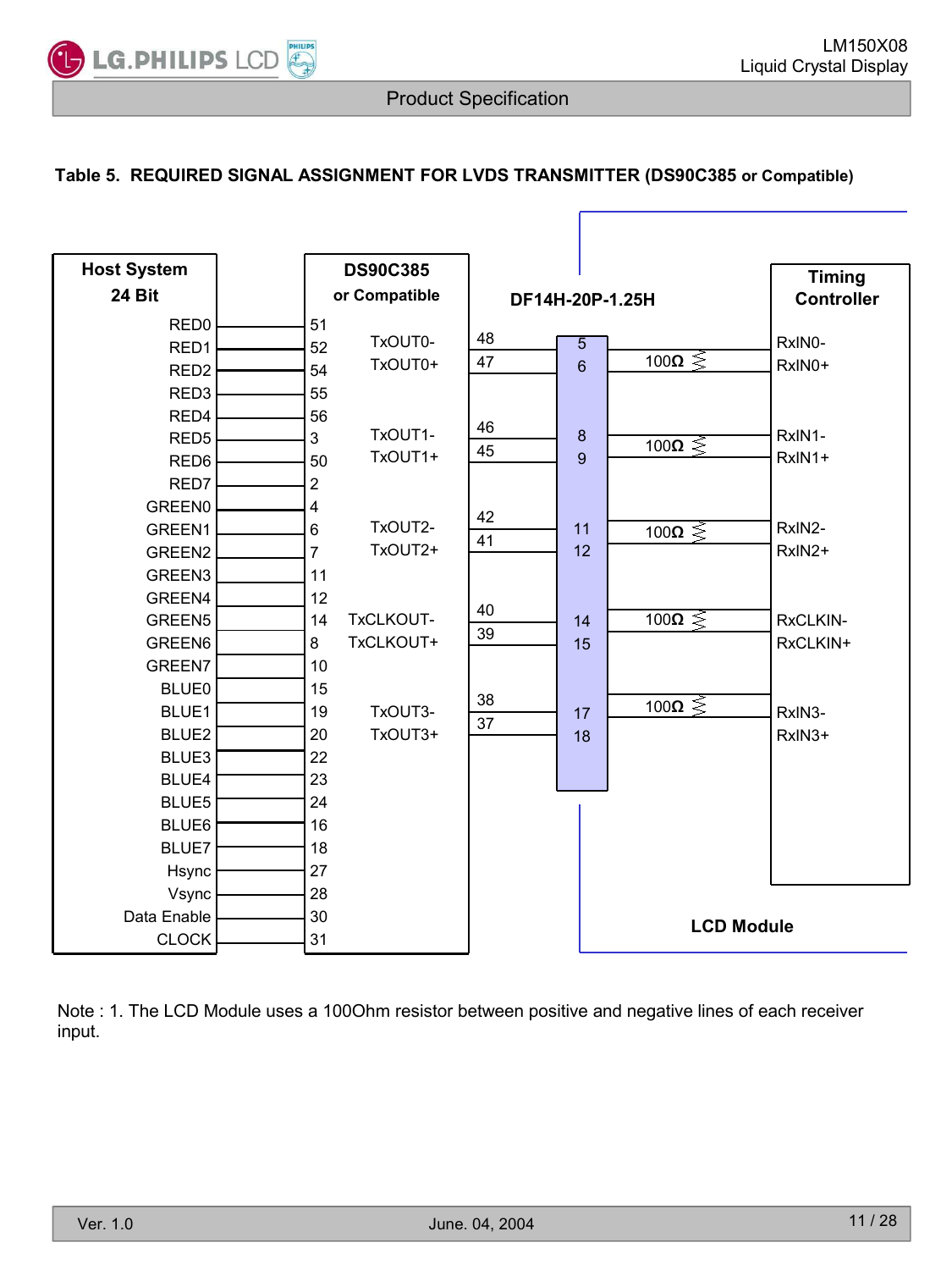

#### **Table 6. BACKLIGHT CONNECTOR PIN CONFIGURATION(CN2,CN3)**

The backlight interface connector is a model BHR-03VS-1(CN2/CN3), manufactured by JST. The mating connector part number is SM02(8.0)B-BHS-1-TB or equivalent.The pin configuration for the connector is shown in the table below.

| No              | Pin | Symbol | Description                                       | <b>Notes</b> |
|-----------------|-----|--------|---------------------------------------------------|--------------|
|                 |     | H1     | Power supply for lamp 1 (High voltage side), Pink |              |
| CN <sub>2</sub> | ◠   | NC.    | No Connect                                        |              |
|                 | 3   | L1     | Power supply for lamp 1 (Low voltage side), Black |              |
|                 |     | H2     | Power supply for lamp 2 (High voltage side), Pink |              |
| CN <sub>3</sub> | ົ   | NC.    | No Connect                                        |              |
|                 | 2   | 12     | Power supply for lamp 2 (Low voltage side), Black |              |

Notes: 1. The high voltage power terminal is colored Pink.

2. The low voltage pin is colored Black.

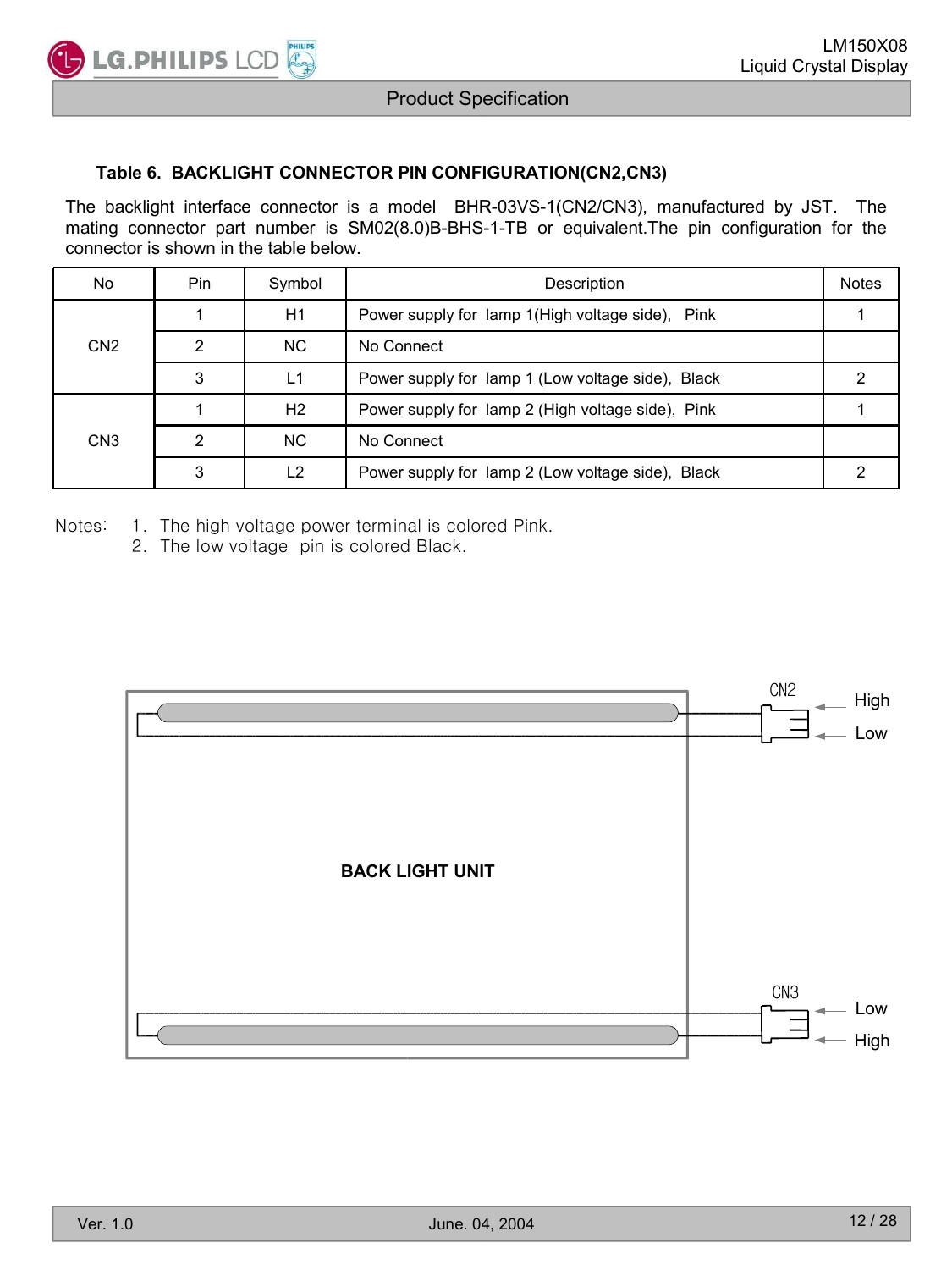### **3-3. Signal Timing Specifications**

This is the signal timing required at the input of the LVDS Transmitter. All of the interface signal timing should be satisfied with the following specifications for it's proper operation.

#### **Table 7. Timing Table**

| <b>ITEM</b>      | Symbol                        |                          | Min                      | Typ                      | Max                          | Unit       | <b>Note</b> |
|------------------|-------------------------------|--------------------------|--------------------------|--------------------------|------------------------------|------------|-------------|
|                  | Period                        | tclk                     | 12.70                    | 15.38                    | 20.00                        | ns         |             |
| <b>DCLK</b>      | Frequency                     | $\overline{\phantom{a}}$ | 50                       | 65                       | 79                           | <b>MHz</b> |             |
|                  | Period                        | t <sub>HP</sub>          | 1096                     | 1344                     | 1360                         | tclk       |             |
| Hsync            | Width                         | twн                      | 8                        | 136                      | $\overline{\phantom{a}}$     | tclk       |             |
|                  | Period                        | tvP                      | 800                      | 806                      | 862                          | tHP        |             |
| Vsync            | Frequency                     | $f_v$                    | 50                       | 60                       | 75                           | Hz         |             |
|                  | Width                         | twy                      | $\overline{2}$           | 6                        | $\overline{\phantom{a}}$     | tHP        |             |
|                  | Horizontal Valid              | thv                      | 1024                     | 1024                     | 1024                         |            |             |
|                  | Horizontal Back Porch         | <b>t</b> HBP             | 8                        | 160                      | $\qquad \qquad -$            |            |             |
|                  | <b>Horizontal Front Porch</b> | tHFP                     | 8                        | 24                       |                              | tclk       |             |
| DE               | $\blacksquare$                | $\overline{\phantom{a}}$ | $\overline{\phantom{a}}$ | $\overline{\phantom{a}}$ | $\overline{\phantom{a}}$     |            |             |
| (Data<br>Enable) | Vertical Valid                | tw                       | 768                      | 768                      | 768                          |            |             |
|                  | Vertical Back Porch           | tvBP                     | 4                        | 29                       | $\qquad \qquad \blacksquare$ |            |             |
|                  | Vertical Front Porch          | tvFP                     | $\overline{2}$           | 3                        |                              | tHP        |             |
|                  |                               | $\blacksquare$           | $\overline{\phantom{a}}$ | $\blacksquare$           | $\overline{\phantom{a}}$     |            |             |

**Note**: Hsync period and Hsync width-active should be even number times of tcLK. If the value is odd number times of tCLK, display control signal can be asynchronous. In order to operate this LCM a Hsync, Vsyn, and DE(data enable) signals should be used.

 **1.** : The performance of the electro-optical characteristics may be influenced by variance of the vertical refresh rates.

- 2. Vsync and Hsync should be keep the above specification.
- 3. Hsync Period, Hsync Width, and Horizontal Back Porch should be any times of of character number(8).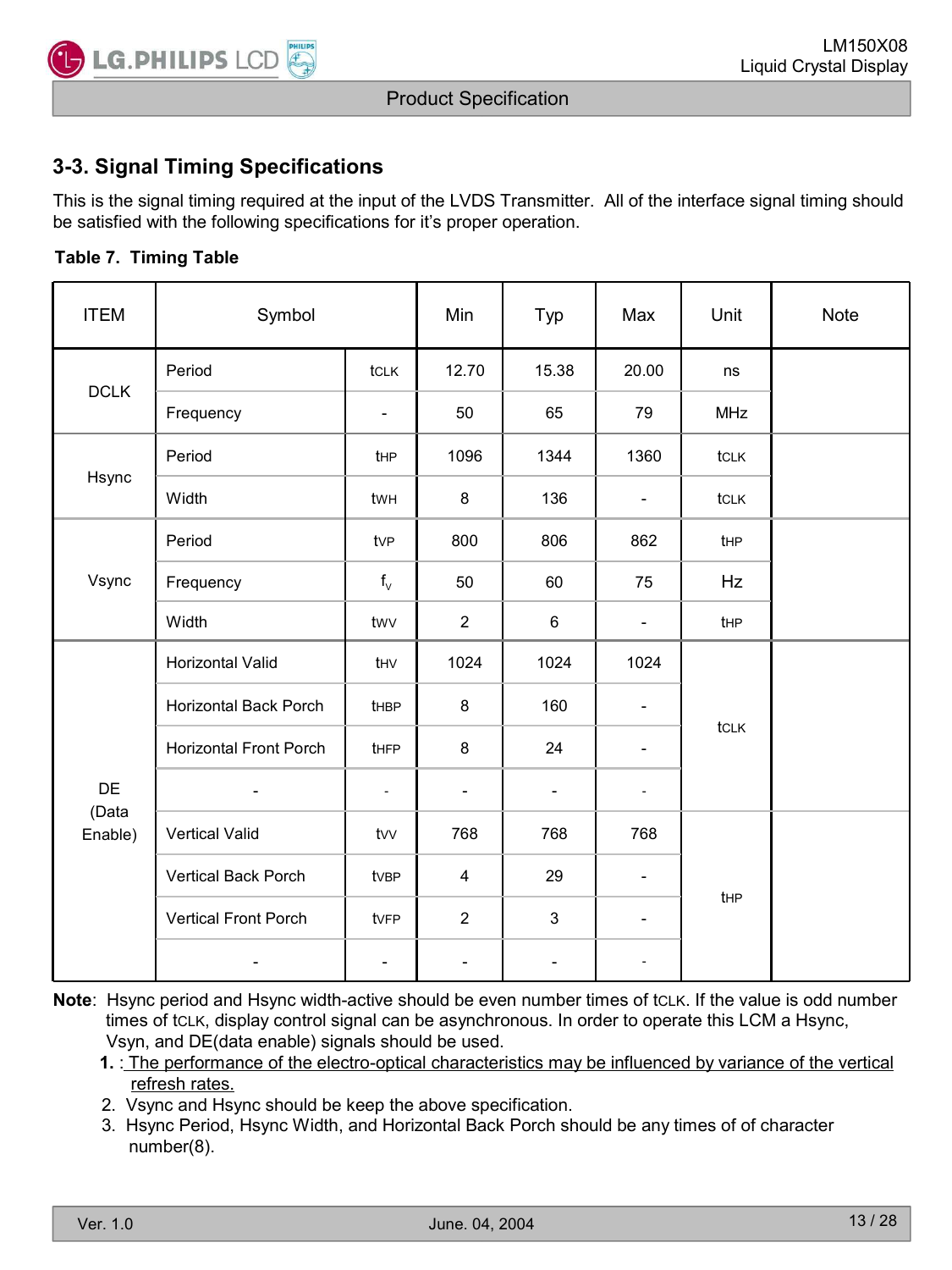

### **3-4. Signal Timing Waveforms**



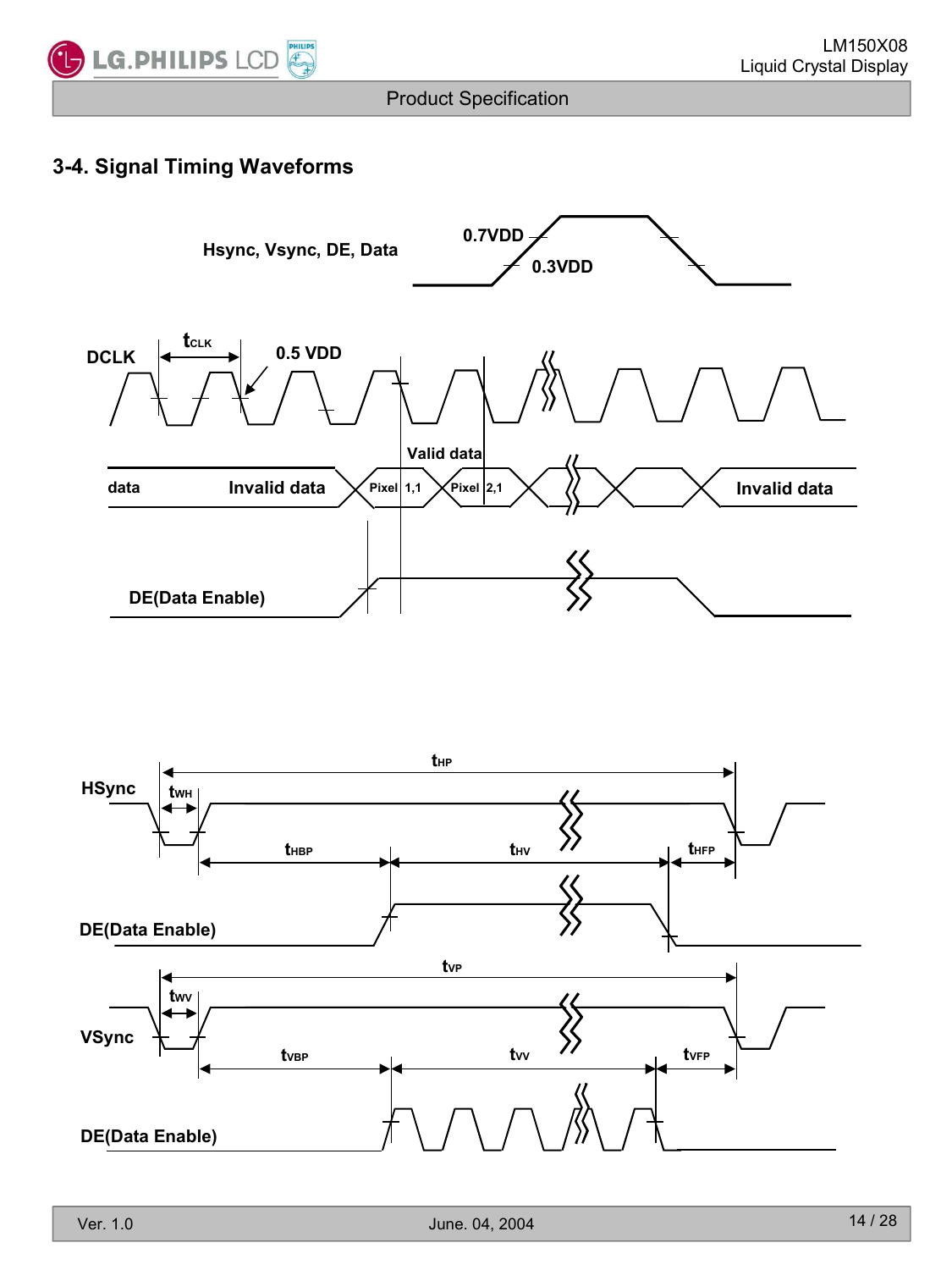

### **3-5. Color Data Reference**

The Brightness of each primary color(red,green,blue) is based on the 8-bit gray scale data input for the color; the higher the binary input, the brighter the color. The table below provides a reference for color versus data input.

#### **Table 8. COLOR DATA REFERENCE**

|              |                                                           |                         | Input Color Data        |                          |  |  |  |  |  |
|--------------|-----------------------------------------------------------|-------------------------|-------------------------|--------------------------|--|--|--|--|--|
| Color        |                                                           | <b>RED</b>              | <b>GREEN</b>            | <b>BLUE</b>              |  |  |  |  |  |
|              |                                                           | MSB<br><b>LSB</b>       | MSB<br>LSB.             | <b>MSB</b><br><b>LSB</b> |  |  |  |  |  |
|              |                                                           | R7 R6 R5 R4 R3 R2 R1 R0 | G7 G6 G5 G4 G3 G2 G1 G0 | B7 B6 B5 B4 B3 B2 B1 B0  |  |  |  |  |  |
|              | <b>Black</b>                                              | 00000000                | 00000000                | 000000000                |  |  |  |  |  |
|              | Red (255)                                                 | 11111111                | 00000000                | 00000000                 |  |  |  |  |  |
|              | Green (255)                                               | 00000000                | 11111111                | 00000000                 |  |  |  |  |  |
| Basic        | Blue (255)                                                | 00000000                | 00000000                | 11111111                 |  |  |  |  |  |
| Color        | Cyan                                                      | 00000000                |                         | 11111111                 |  |  |  |  |  |
|              | Magenta                                                   | 11111111                | 00000000                | 11111111                 |  |  |  |  |  |
|              | Yellow                                                    | 11111111                |                         | 00000000                 |  |  |  |  |  |
|              | White                                                     | 11111111                |                         | 11111111                 |  |  |  |  |  |
|              | RED (000)<br>Dark                                         | 00000000                | 00000000                | 00000000                 |  |  |  |  |  |
|              | RED (001)                                                 | 00000001                | 00000000                | 00000000                 |  |  |  |  |  |
| <b>RED</b>   | $\sim 10^{11}$ and                                        | $\sim$                  | $\cdots$                | $\sim$                   |  |  |  |  |  |
|              | RED (254)                                                 | 11111110                | 00000000                | 000000000                |  |  |  |  |  |
|              | RED (255)                                                 | 11111111                | 00000000                | 00000000                 |  |  |  |  |  |
|              | GREEN (000) Dark 0 0 0 0 0 0 0 0                          |                         | 00000000                | 00000000                 |  |  |  |  |  |
|              | GREEN (001)                                               | 00000000                | 00000001                | 00000000                 |  |  |  |  |  |
| <b>GREEN</b> | $\mathcal{L}_{\text{max}}$ and $\mathcal{L}_{\text{max}}$ | $\sim$                  | $\cdots$                | $\sim$                   |  |  |  |  |  |
|              | GREEN (254)                                               | 00000000                |                         | 00000000                 |  |  |  |  |  |
|              | <b>GREEN (255)</b>                                        | 00000000                |                         | 000000000                |  |  |  |  |  |
|              | <b>BLUE (000)</b><br>Dark                                 | 00000000                | 00000000                | 00000000                 |  |  |  |  |  |
|              | <b>BLUE (001)</b>                                         | 00000000                | 00000000                | 00000001                 |  |  |  |  |  |
| <b>BLUE</b>  | $\mathcal{L}_{\text{max}}$ and $\mathcal{L}_{\text{max}}$ | $\sim$ $\sim$           | $\sim$                  | $\sim$                   |  |  |  |  |  |
|              | <b>BLUE (254)</b>                                         | 00000000                | 00000000                | 11111110                 |  |  |  |  |  |
|              | <b>BLUE (255)</b>                                         | 00000000                | 00000000                |                          |  |  |  |  |  |

**Note** : Users should be input true 8 Bit data streams via LVDS transmitter.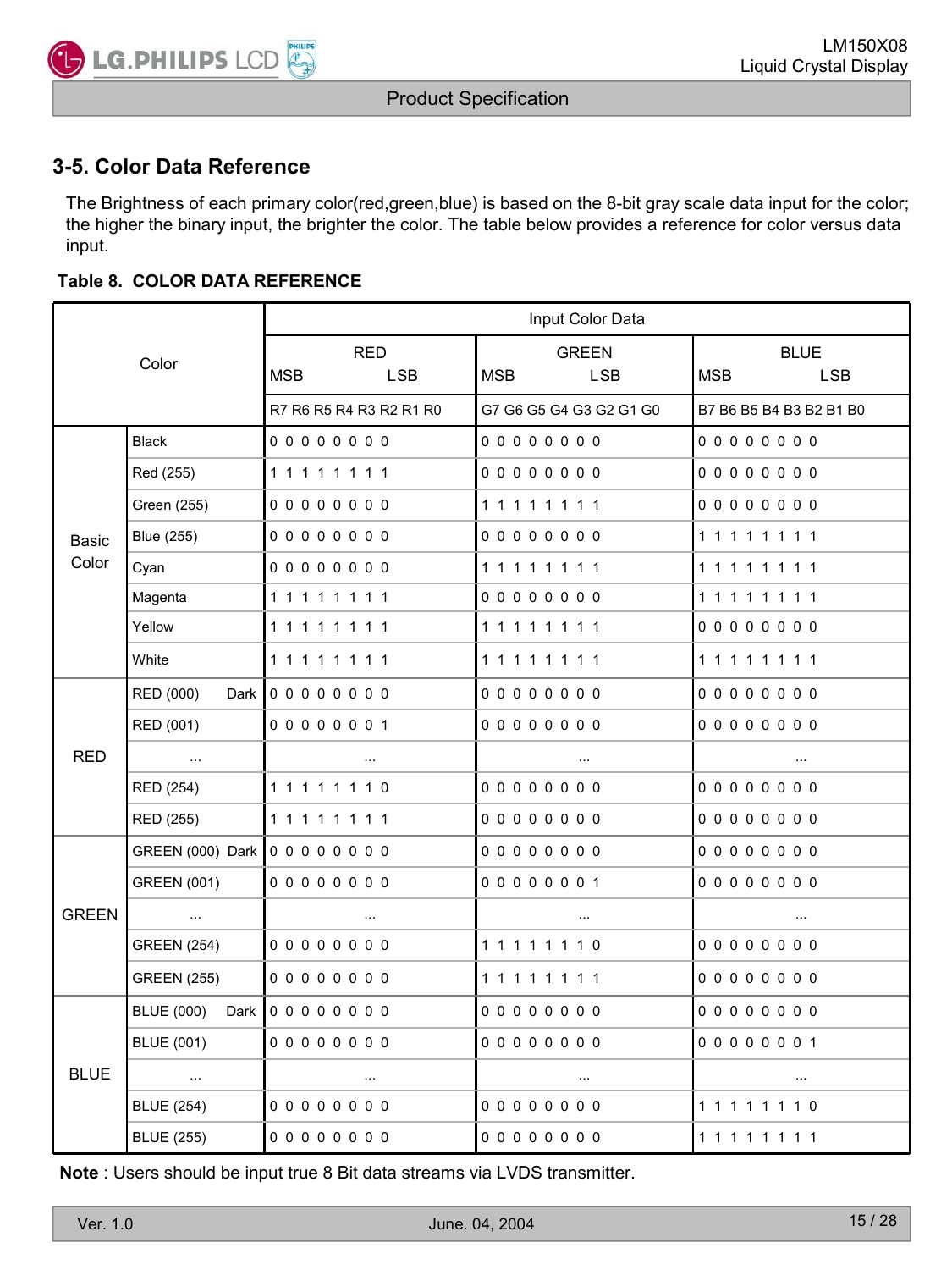

### **3-6. Power Sequence**



#### **Table 9. POWER SEQUENCE**

| Parameter      |      | Units |     |    |
|----------------|------|-------|-----|----|
|                | Min  | Typ   | Max |    |
| T <sub>1</sub> | 0.01 |       | 10  | ms |
| T2             | 0.01 | -     | 50  | ms |
| T <sub>3</sub> | 200  |       |     | ms |
| T <sub>4</sub> | 200  |       |     | ms |
| T <sub>5</sub> | 0.01 |       | 50  | ms |
| T <sub>6</sub> | 0.01 | -     | 10  | ms |
| T7             | 500  |       |     | ms |

Notes : 1. Please avoid floating state of interface signal at invalid period.

- 2. When the interface signal is invalid, be sure to pull down the power supply for LCD  $V_{\text{LCD}}$  to 0V.
- 3. Lamp power must be turn on after power supply for LCD an interface signal are valid.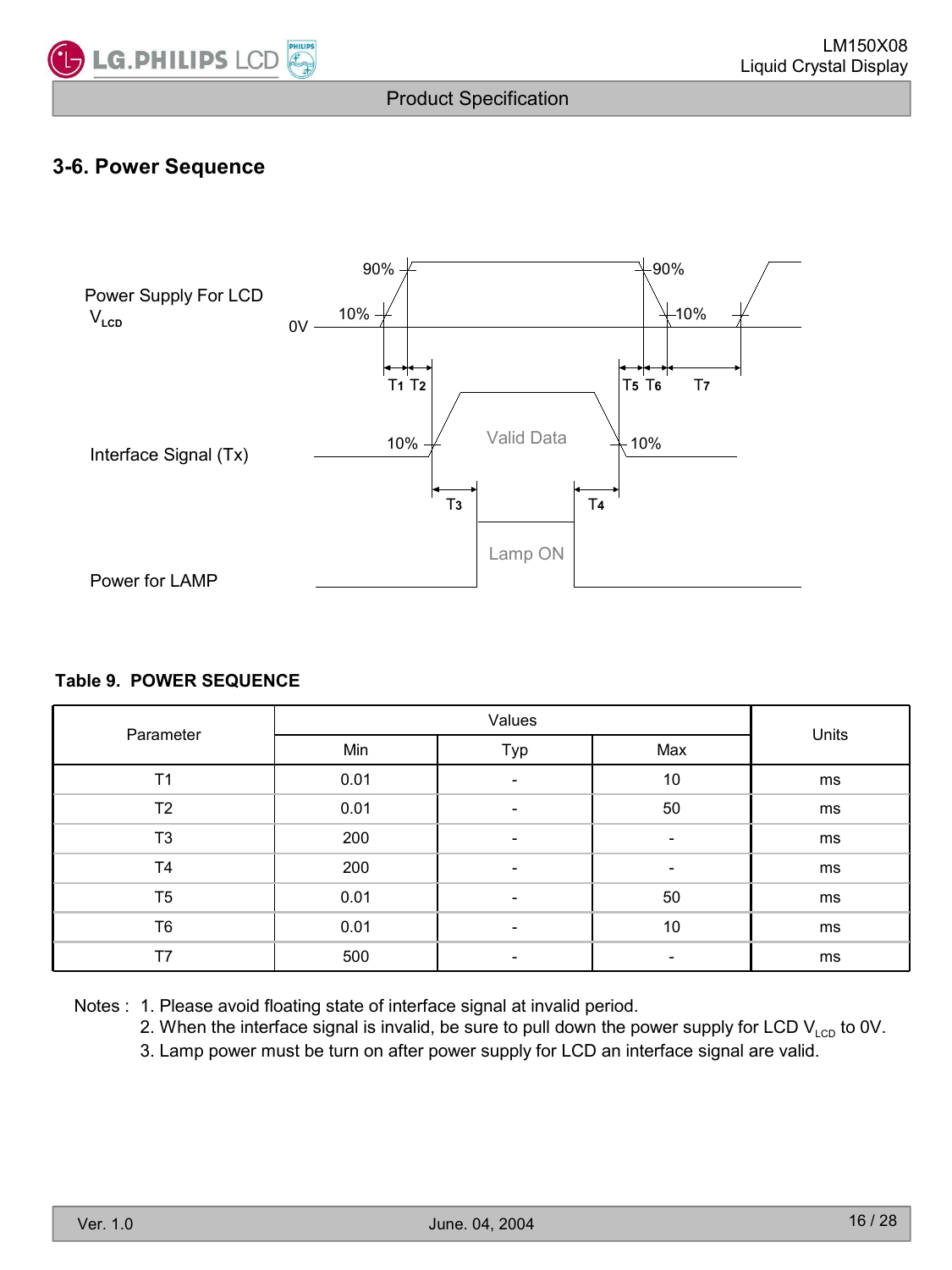

### **4. Optical Specification**

Optical characteristics are determined after the unit has been 'ON' and stable for approximately 30 minutes in a dark environment at 25±2°C. The values specified are at an approximate distance 50cm from the LCD surface at a viewing angle of  $\Phi$  and  $\theta$  equal to 0 °.

FIG. 1 presents additional information concerning the measurement equipment and method.



**FIG. 1 Optical Characteristic Measurement Equipment and Method**

**Table 10. OPTICAL CHARACTERISTICS**  $\begin{array}{cc} \text{Ta= } 25 \pm 2^\circ \text{C}, \ \vee_{\text{LCD}} = 3.3 \lor, \ \text{fv=60Hz}, \ \text{Dclk=65MHz}, \ \text{Lamp=8mA} \end{array}$ 

| Parameter                         |                              | Symbol                         |                                                |    | Values                   |                          | Units                    | <b>Notes</b>      |                |
|-----------------------------------|------------------------------|--------------------------------|------------------------------------------------|----|--------------------------|--------------------------|--------------------------|-------------------|----------------|
|                                   |                              |                                |                                                |    | Min                      | Typ                      | Max                      |                   |                |
| <b>Contrast Ratio</b>             |                              |                                | <b>CR</b>                                      |    | 300                      | 400                      | $\overline{a}$           |                   | $\mathbf{1}$   |
| Surface Luminance, white          |                              |                                | $\mathsf{L}_{\scriptscriptstyle{\mathsf{WH}}}$ |    | 200                      | 250                      | $\blacksquare$           | cd/m <sup>2</sup> | $\overline{2}$ |
| Luminance Variation               |                              |                                | $\delta$ white                                 | 9P | $\blacksquare$           |                          | 1.33                     | $\equiv$          | 3              |
| Response Time                     |                              | <b>Rise Time</b>               | $Tr_R$                                         |    | $\overline{\phantom{a}}$ | 5                        | 10                       | ms                | 4              |
|                                   |                              | Decay Time                     | $Tr_D$                                         |    | $\blacksquare$           | 11                       | 20                       | ms                |                |
|                                   |                              | <b>RED</b>                     | <b>Rx</b>                                      |    |                          | 0.631                    |                          |                   |                |
|                                   |                              |                                | Ry                                             |    |                          | 0.347                    |                          |                   |                |
|                                   |                              | <b>GREEN</b>                   | Gx                                             |    |                          | 0.306                    |                          |                   |                |
| <b>Color Coordinates</b>          |                              |                                | Gy                                             |    | Typ                      | 0.590                    | Typ                      |                   |                |
| [CIE1931]                         |                              | <b>BLUE</b>                    | <b>Bx</b>                                      |    | $-0.03$                  | 0.150                    | $+0.03$                  |                   |                |
|                                   |                              |                                | By<br>Wx<br>Wy                                 |    |                          | 0.088                    |                          |                   |                |
|                                   |                              | <b>WHITE</b>                   |                                                |    |                          | 0.313                    |                          |                   |                |
|                                   |                              |                                |                                                |    |                          | 0.329                    |                          |                   |                |
| Viewing Angle (CR>10)             |                              |                                |                                                |    |                          |                          |                          |                   |                |
|                                   |                              | x axis, right( $\phi$ =0°)     | $\theta$ r                                     |    | 55                       | 65                       | $\frac{1}{2}$            | degree            | 5              |
|                                   |                              | x axis, left ( $\phi$ =180°)   | $\theta$                                       |    | 55                       | 65                       | $\overline{\phantom{a}}$ |                   |                |
|                                   |                              | y axis, up $(\phi = 90^\circ)$ | $\theta$ u                                     |    | 40                       | 45                       | $\overline{\phantom{a}}$ |                   |                |
|                                   | y axis, down ( $\phi$ =270°) |                                | $\theta$ d                                     |    | 50                       | 55                       | $\overline{\phantom{a}}$ |                   |                |
| Viewing Angle (CR>5)              |                              |                                |                                                |    |                          |                          |                          |                   |                |
| x axis, right( $\phi$ =0°)        |                              | $\theta$ r                     |                                                | 70 | 80                       | $\overline{\phantom{a}}$ |                          |                   |                |
| x axis, left ( $\phi$ =180°)      |                              | $\theta$                       |                                                | 70 | 80                       | $\overline{\phantom{a}}$ |                          |                   |                |
| y axis, up $(\phi = 90^\circ)$    |                              | $\theta$ u                     |                                                | 50 | 60                       | $\overline{\phantom{a}}$ |                          |                   |                |
| y axis, down $(\phi = 270^\circ)$ |                              | $\theta$ d                     |                                                | 70 | 80                       | $\overline{\phantom{a}}$ |                          |                   |                |
| Gray Scale                        |                              |                                |                                                |    | $\overline{\phantom{a}}$ | 2.2                      | $\overline{\phantom{a}}$ |                   | 6              |
| Crosstalk                         |                              |                                |                                                |    | $\overline{\phantom{a}}$ | $\overline{\phantom{a}}$ | 2.0                      | $\%$              |                |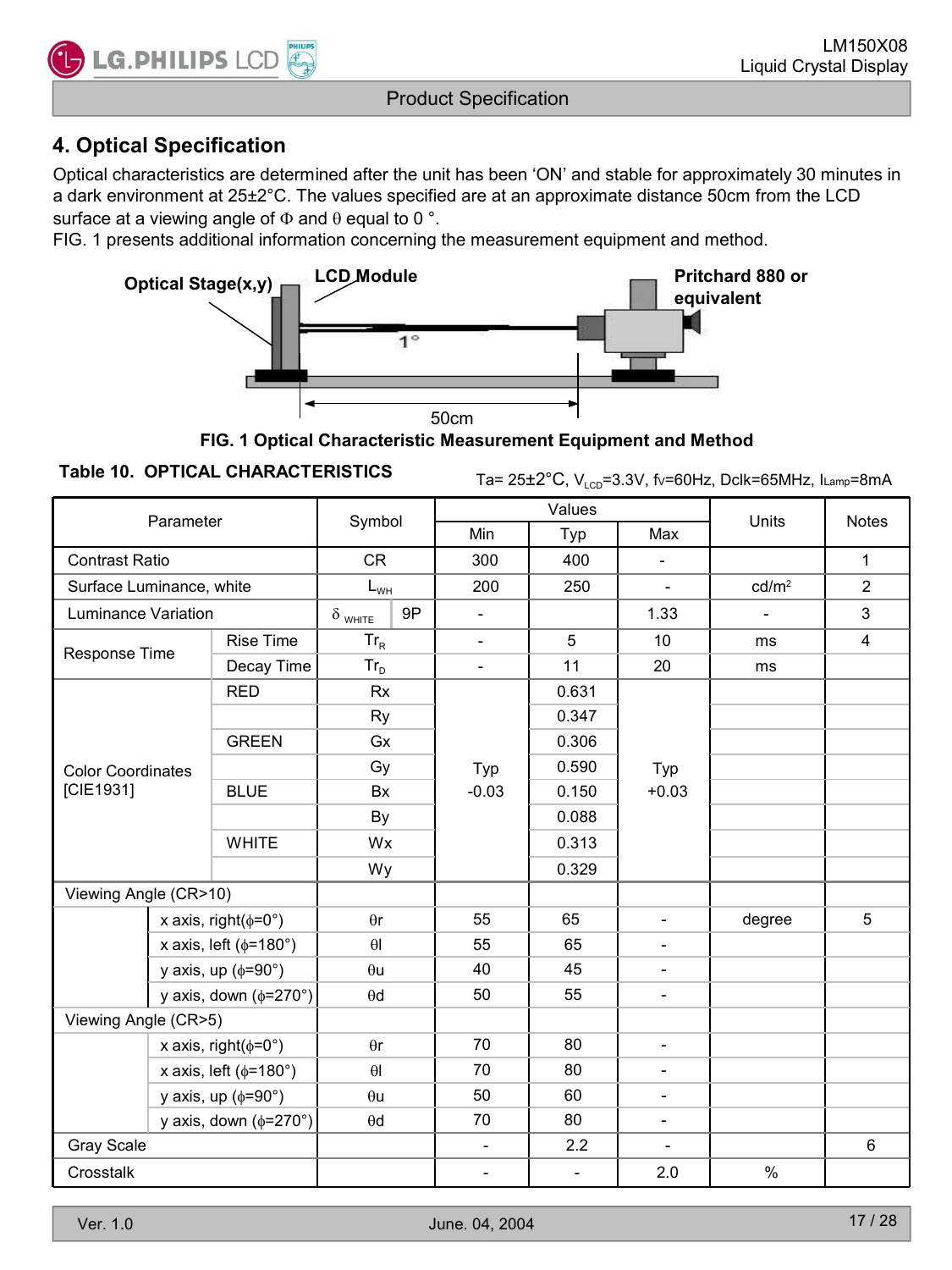

Notes 1. Contrast Ratio(CR) is defined mathematically as :

Surface Luminance with all white pixels

 Contrast Ratio = Surface Luminance with all black pixels at center point (1)

- 2. Surface luminance is luminance value at center point (1) across the LCD surface 50cm from the surface with all pixels displaying white. For more information see FIG 2.
- 3. The variation in surface luminance,  $\delta$  WHITE is defined as:  $\delta$  WHITE(9P) = Maximum(L<sub>on1</sub>,L<sub>on2</sub>, L<sub>on3</sub>, ......, L<sub>on9</sub>) / Minimum(L<sub>on1</sub>,L<sub>on2</sub>, L<sub>on3</sub>, ....., L<sub>on9</sub>) Where  $L_{on1}$  to  $L_{on2}$  are the luminance with all pixels displaying white at 9 locations . For more information see FIG 2.
- 4. Response time is the time required for the display to transition from white to black(Rise Time,  $Tr_{\mathsf{F}}$ ) and from black to white(Decay Time,  $Tr_{\mathsf{D}}$ ). For additional information see FIG 3.
- 5. Viewing angle is the angle at which the contrast ratio is greater than 10. The angles are determined for the horizontal or x axis and the vertical or y axis with respect to the z axis which is normal to the LCD surface. For more information see FIG 4.
- 6. Gray scale specification Gamma Value is approximately 2.2. For more information see Table 11.
- 7. This is designed to meet TCO'03 RGB settings standard.

| Gray Level     | Luminance [%] (Typ) |
|----------------|---------------------|
| L <sub>0</sub> | 0.22                |
| L15            | 0.34                |
| L31            | 0.81                |
| L47            | 2.10                |
| L63            | 4.29                |
| L79            | 7.46                |
| L95            | 11.4                |
| L111           | 16.4                |
| L127           | 22.1                |
| L143           | 28.7                |
| L159           | 36.4                |
| L175           | 45.1                |
| L191           | 55.4                |
| L207           | 66.2                |
| L223           | 78.0                |
| L239           | 90.4                |
| L255           | 100                 |

#### **Table 11. Gray Scale Specification**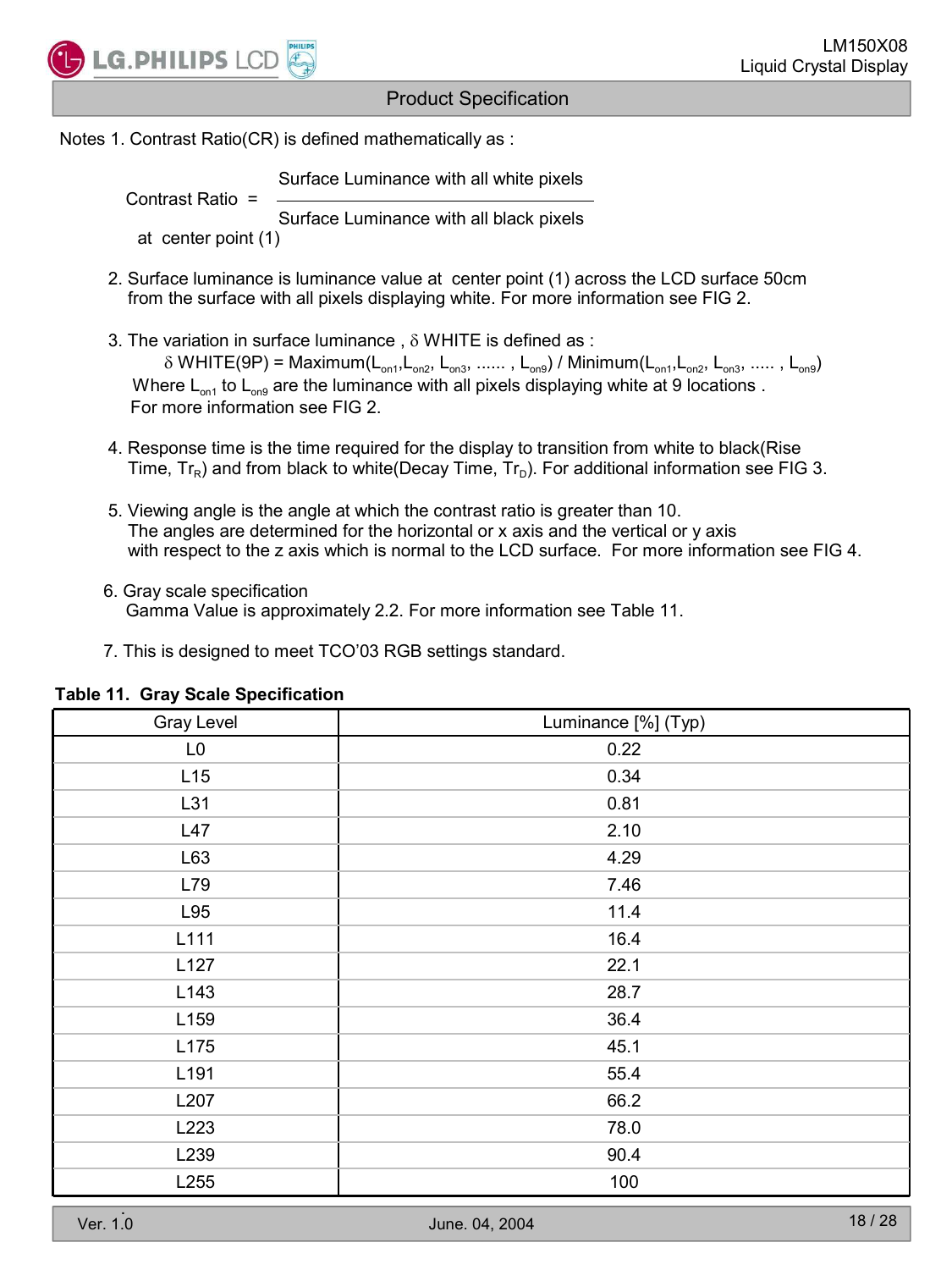



#### Measuring point for surface luminance & measuring point for luminance variation

**FIG. 2 Measure Point for Luminance**

The response time is defined as the following figure and shall be measured by switching the input signal for "black" and "white".



**FIG. 3 Response Time**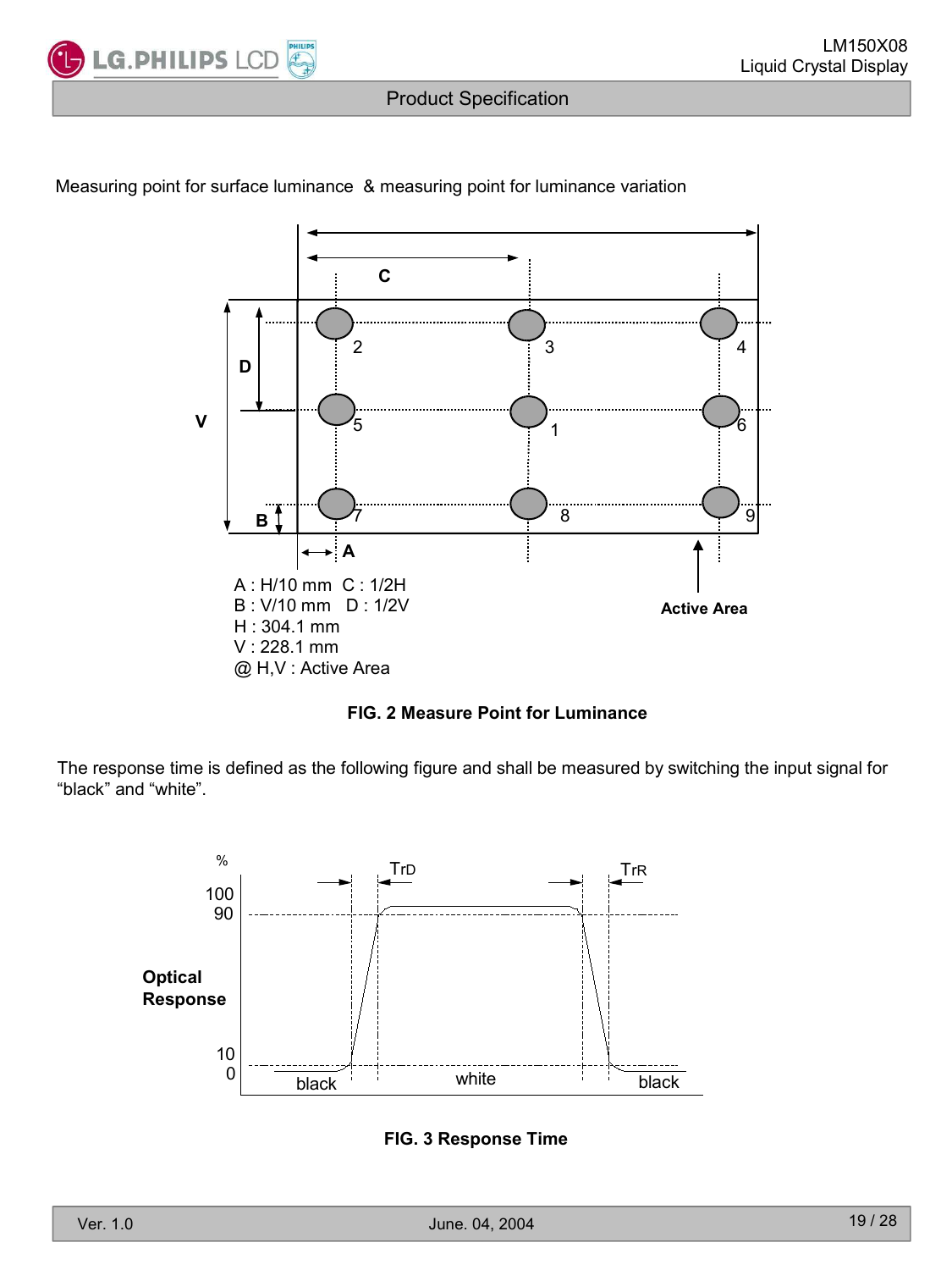

#### Dimension of viewing angle range





Crosstalk is defined as:

 $(|L_{A[or C]2}-L_{A[or C]1}|/L_{A[or C]1}) \times 100(\%)$  [Vertical],  $\big( \left| L_{\text{Bfor D} 2} - L_{\text{Bfor D} 1} \right| / L_{\text{Bfor D} 1} \big) \ \times 100 \text{ (\%)} \, \text{[Hor izontal]}$ 



**FIG. 5 Crosstalk**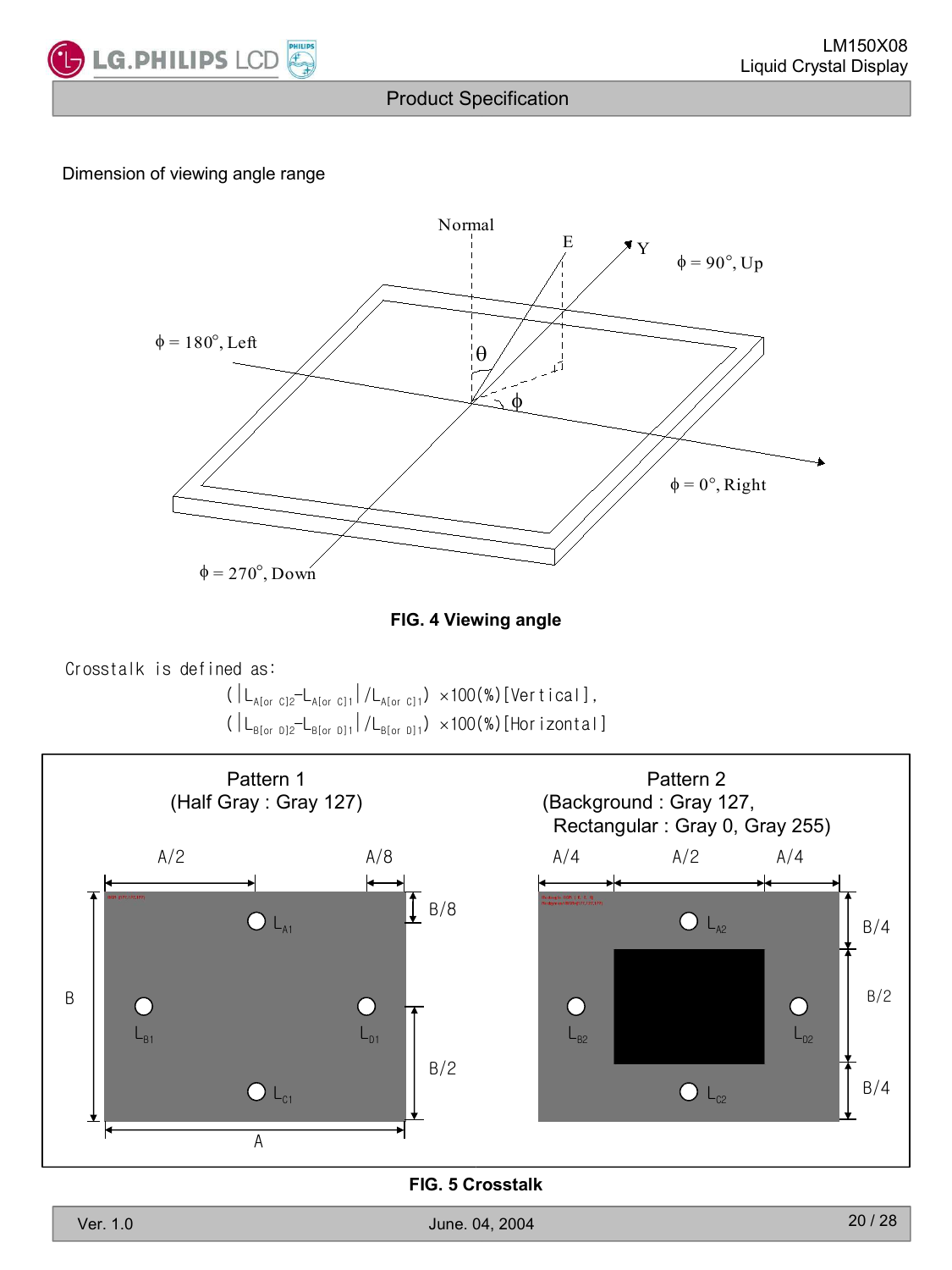

### **5. Mechanical Characteristics**

The contents provide general mechanical characteristics. In addition the figures in the next page are detailed mechanical drawing of the LCD.

|                     | Horizontal                                                           | 326.5mm   |  |  |  |
|---------------------|----------------------------------------------------------------------|-----------|--|--|--|
| Outline Dimension   | Vertical                                                             | 253.5mm   |  |  |  |
|                     | Depth                                                                | 11.2mm    |  |  |  |
| Bezel Area          | Horizontal                                                           | 307.4 mm  |  |  |  |
|                     | Vertical                                                             | 231.3 mm  |  |  |  |
|                     | Horizontal                                                           | 304.128mm |  |  |  |
| Active Display Area | Vertical                                                             | 228.096mm |  |  |  |
| Weight              | 1,000 g(Typ.), 1,050 g(Max.)                                         |           |  |  |  |
| Surface Treatment   | Hard coating(3H)<br>Anti-glare(13%) treatment of the front polarizer |           |  |  |  |

Notes : Please refer to a mechanic drawing in terms of tolerance at the next page.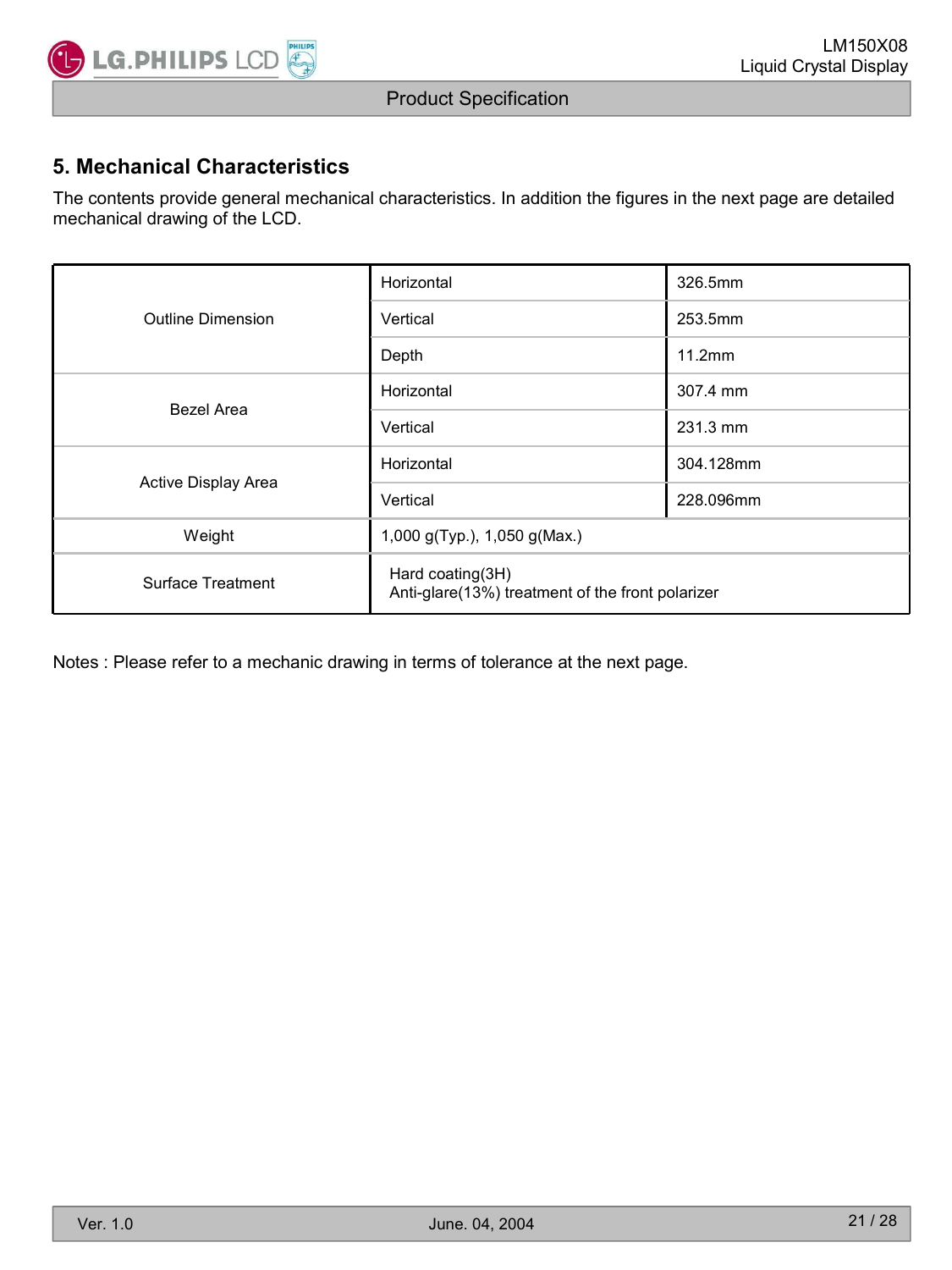

#### <FRONT VIEW>

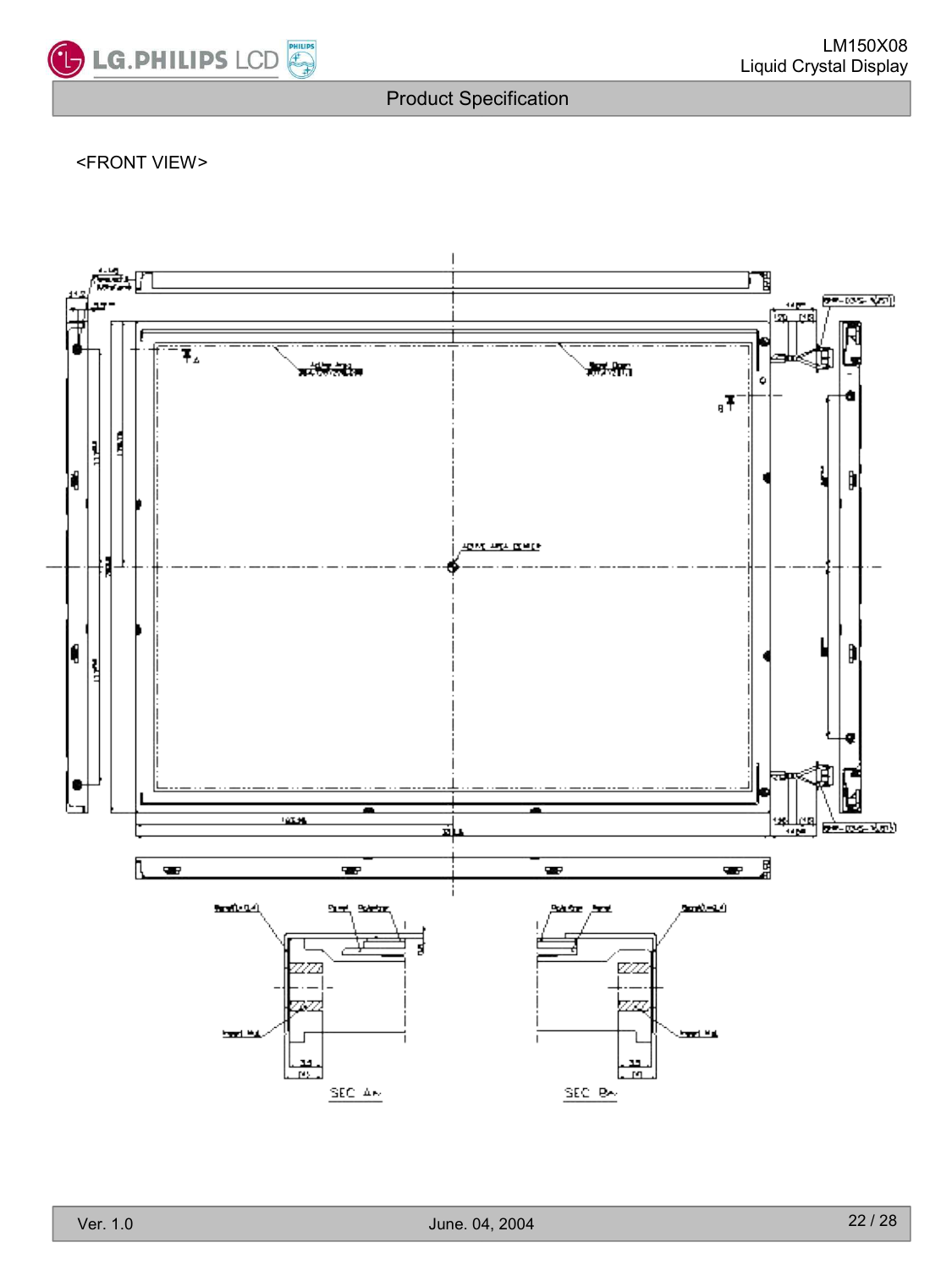

#### <REAR VIEW>



MOTES.

- 
- 1. Drame Thed (charamata for bor ±0.5)<br>2. Beekilght when and contraction tubes are included from cutting dimensions.<br>3. This and partial chapacition tolerance of display area as following.
- 
- (1) in the<br>star of  $\sim 0.7$  $(2)$  X-09 ro000 :  $|0-0| \le 0.7$ 
	- Banal Dann ¢ Q  $\blacksquare$ Adiya yuki
- 4. Lomo(CCFL) Let Ma, hi morted at boothytic comediar.



5. Do not sind conductive loss around the backfairt nines.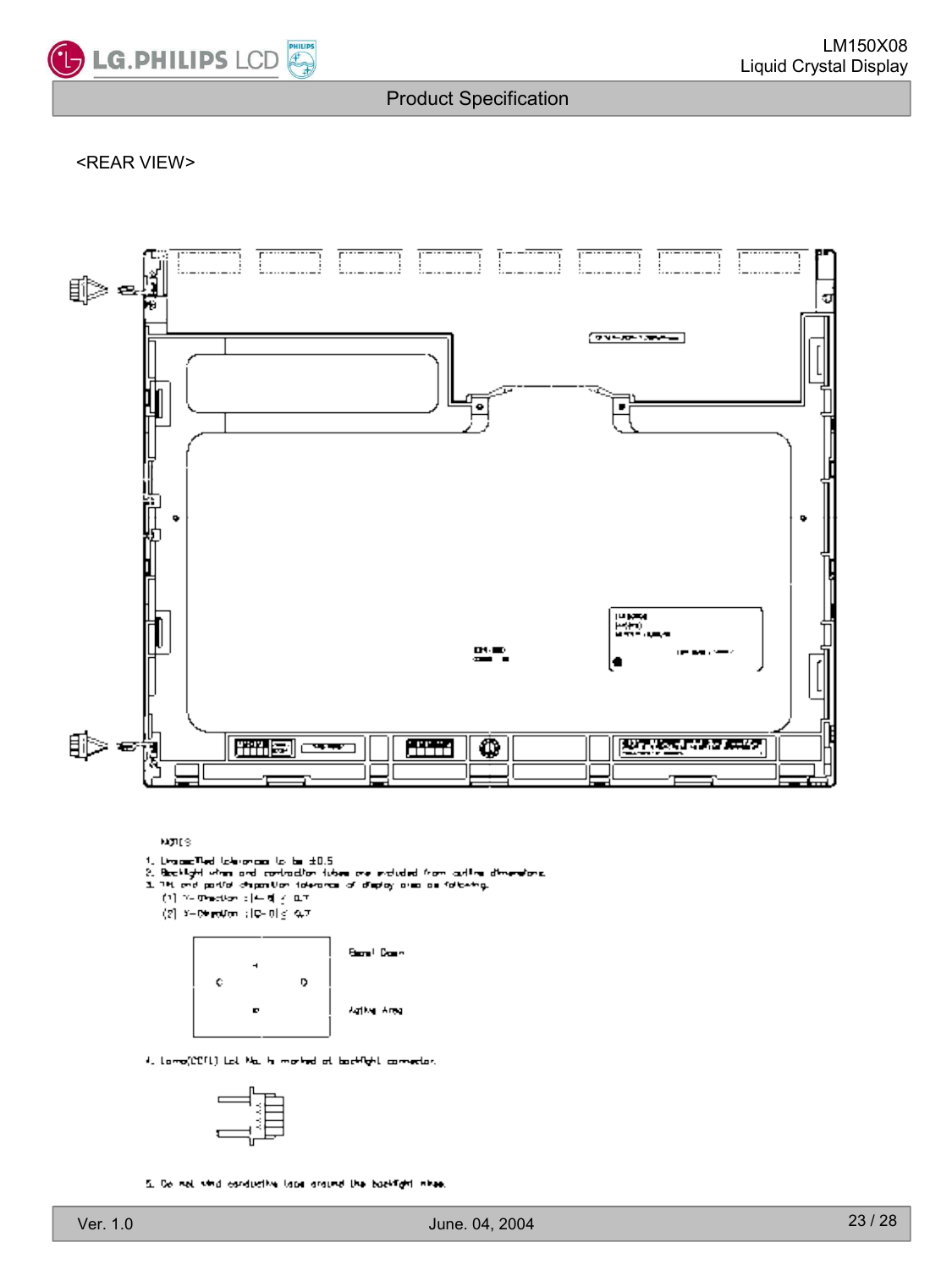

### **6. Reliability**

Environment test condition

| <b>No</b>      | Test Item                                   | Condition                                                                                                                         |  |  |  |
|----------------|---------------------------------------------|-----------------------------------------------------------------------------------------------------------------------------------|--|--|--|
| 1              | High temperature storage test               | Ta= $60^{\circ}$ C 240h                                                                                                           |  |  |  |
| $\overline{2}$ | Low temperature storage test                | Ta= -20°C 240h                                                                                                                    |  |  |  |
| 3              | High temperature operation test             | Ta= 50°C 50%RH<br>240h                                                                                                            |  |  |  |
| 4              | Low temperature operation test              | Ta= 0°C<br>240h                                                                                                                   |  |  |  |
| $\sqrt{5}$     | Vibration test<br>(non-operating)           | Wave form: random<br>Vibration level: 1.0G RMS<br>Bandwidth: 10-500Hz<br>Duration : $X, Y, Z$ , 20 min<br>One time each direction |  |  |  |
| 6              | Shock test<br>(non-operating)               | Shock level: 120G<br>Waveform: half sine wave, 2ms<br>Direction : $\pm X$ , $\pm Y$ , $\pm Z$<br>One time each direction          |  |  |  |
| 7              | Altitude<br>operating<br>storage / shipment | 0 - 10,000 feet(3048m)<br>0 - 40,000 feet(12,192m)                                                                                |  |  |  |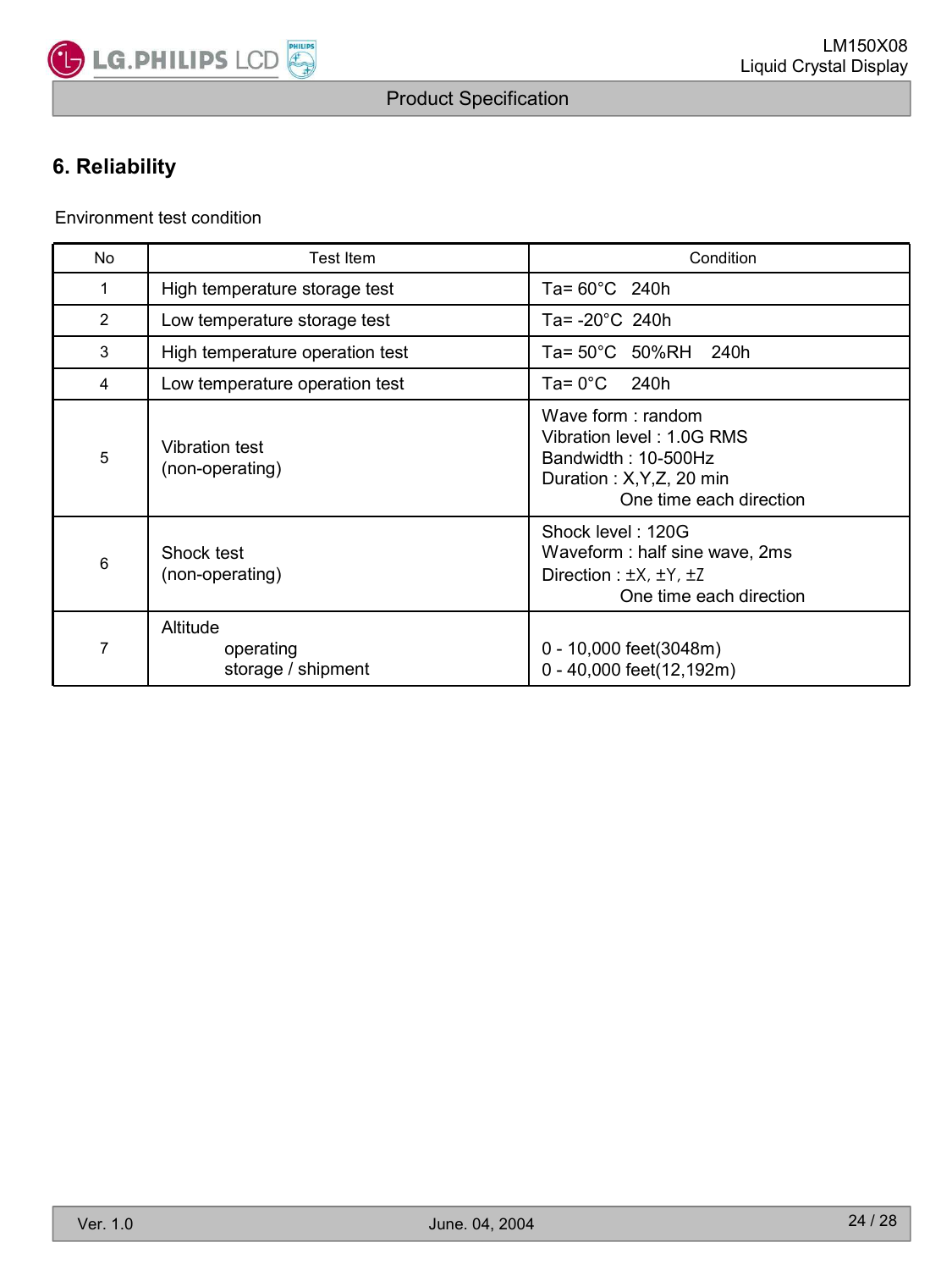

### **7. International Standards**

#### **7-1. Safety**

a) UL 60950, Third Edition, Underwriters Laboratories, Inc., Dated Dec. 11, 2000. Standard for Safety of Information Technology Equipment, Including Electrical Business Equipment. b) CAN/CSA C22.2, No. 60950, Third Edition, Canadian Standards Association, Dec. 1, 2000. Standard for Safety of Information Technology Equipment, Including Electrical Business Equipment. c) EN 60950 : 2000, Third Edition IEC 60950 : 1999, Third Edition European Committee for Electrotechnical Standardization(CENELEC) EUROPEAN STANDARD for Safety of Information Technology Equipment Including Electrical Business

Equipment.

#### **7-2. EMC**

a) ANSI C63.4 "Methods of Measurement of Radio-Noise Emissions from Low-Voltage Electrical and Electrical Equipment in the Range of 9kHZ to 40GHz. "American National Standards Institute(ANSI), 1992

b) C.I.S.P.R "Limits and Methods of Measurement of Radio Interface Characteristics of Information Technology Equipment." International Special Committee on Radio Interference.

c) EN 55022 "Limits and Methods of Measurement of Radio Interface Characteristics of Information Technology Equipment." European Committee for Electrotechnical Standardization.(CENELEC), 1998 ( Including A1: 2000 )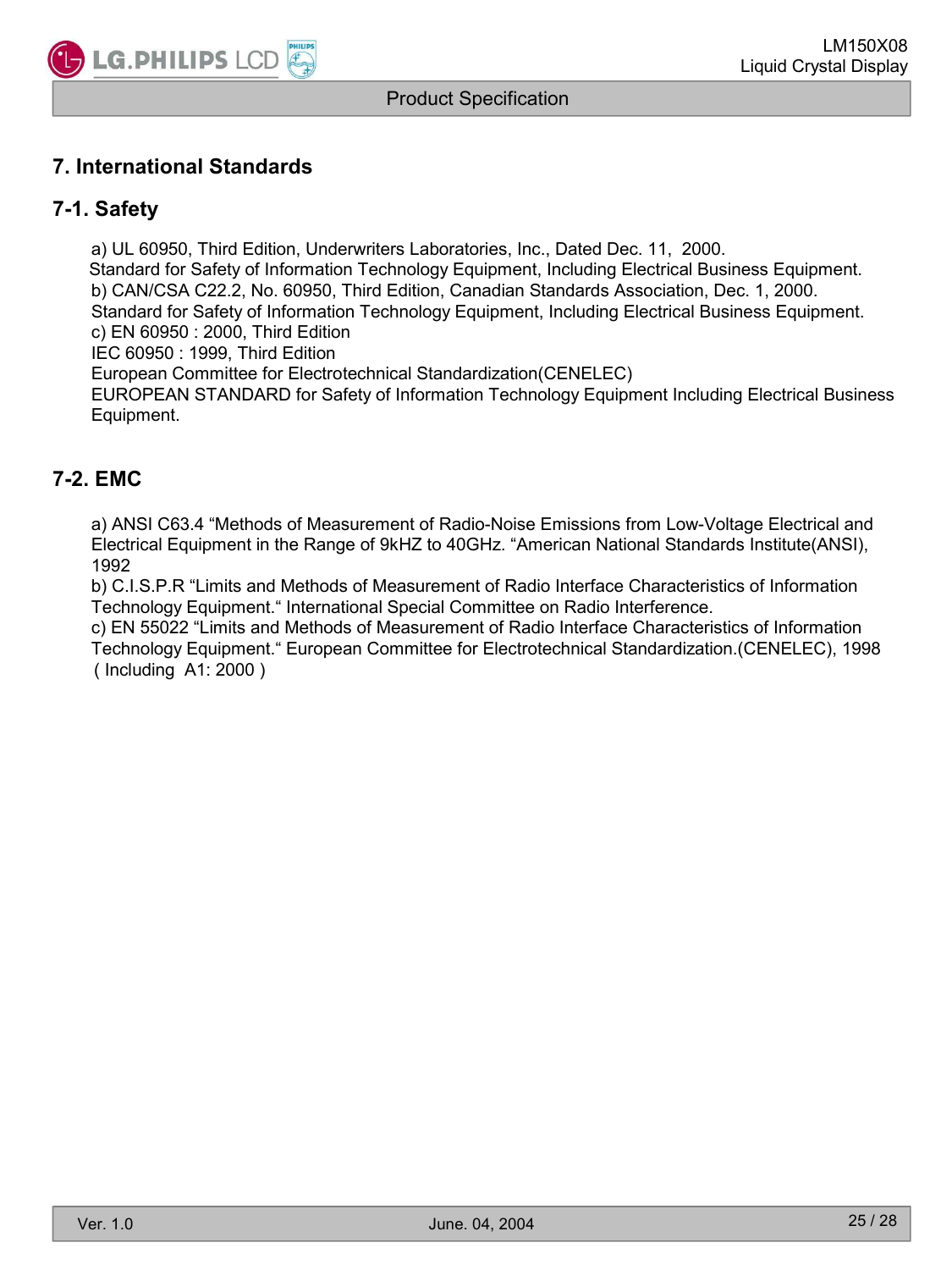

### **8. Packing**

### **8-1. Designation of Lot Mark**

a) Lot Mark



- A,B,C : Inch
- D : Year
- E : Month
- F : Panel Code

#### Note

#### 1. Year

| Year | 97 | 98 | 99 | 2000 | 2001 | 2002 | 2003 | 2004 | 2005 | 2006 | 2007 |
|------|----|----|----|------|------|------|------|------|------|------|------|
| Mark |    |    |    |      |      |      |      |      |      |      |      |

G : Factory Code H : Assembly Code I,J,K,L,M : Serial No

#### 2. Month

| Month | Jan | Feb | Mar | Apr | May | Jun | Jul | Aug | Sep | Oct | . .<br><b>Nov</b> | Dec |
|-------|-----|-----|-----|-----|-----|-----|-----|-----|-----|-----|-------------------|-----|
| Mark  |     | -   |     |     |     |     |     |     |     |     | . .               |     |

3. Panel Code

| Panel Code | P1 Factory | P <sub>2</sub> Factory | P3 Factory | P4 Factory | P5 Factory | Hydis Panel |
|------------|------------|------------------------|------------|------------|------------|-------------|
| Mark       |            |                        |            |            |            |             |

4. Factory Code

| Factory Code | <b>LPL Gumi</b> | LPL Nanjing |
|--------------|-----------------|-------------|
| Mark         |                 |             |

5. Serial No

| Serial No. | 1~99,999        | 100.000 $\sim$                       |
|------------|-----------------|--------------------------------------|
| Mark       | $00001 - 99999$ | $A0001 \sim A9999$ , $- - -$ , Z9999 |

#### b) Location of Lot Mark

Serial NO. is printed on the label. The label is attached to the backside of the LCD module. This is subject to change without prior notice.

#### **8-2. Packing Form**

- a) Package quantity in one box : 8 pcs
- b) Box size : 344mm X 315mm X 410mm.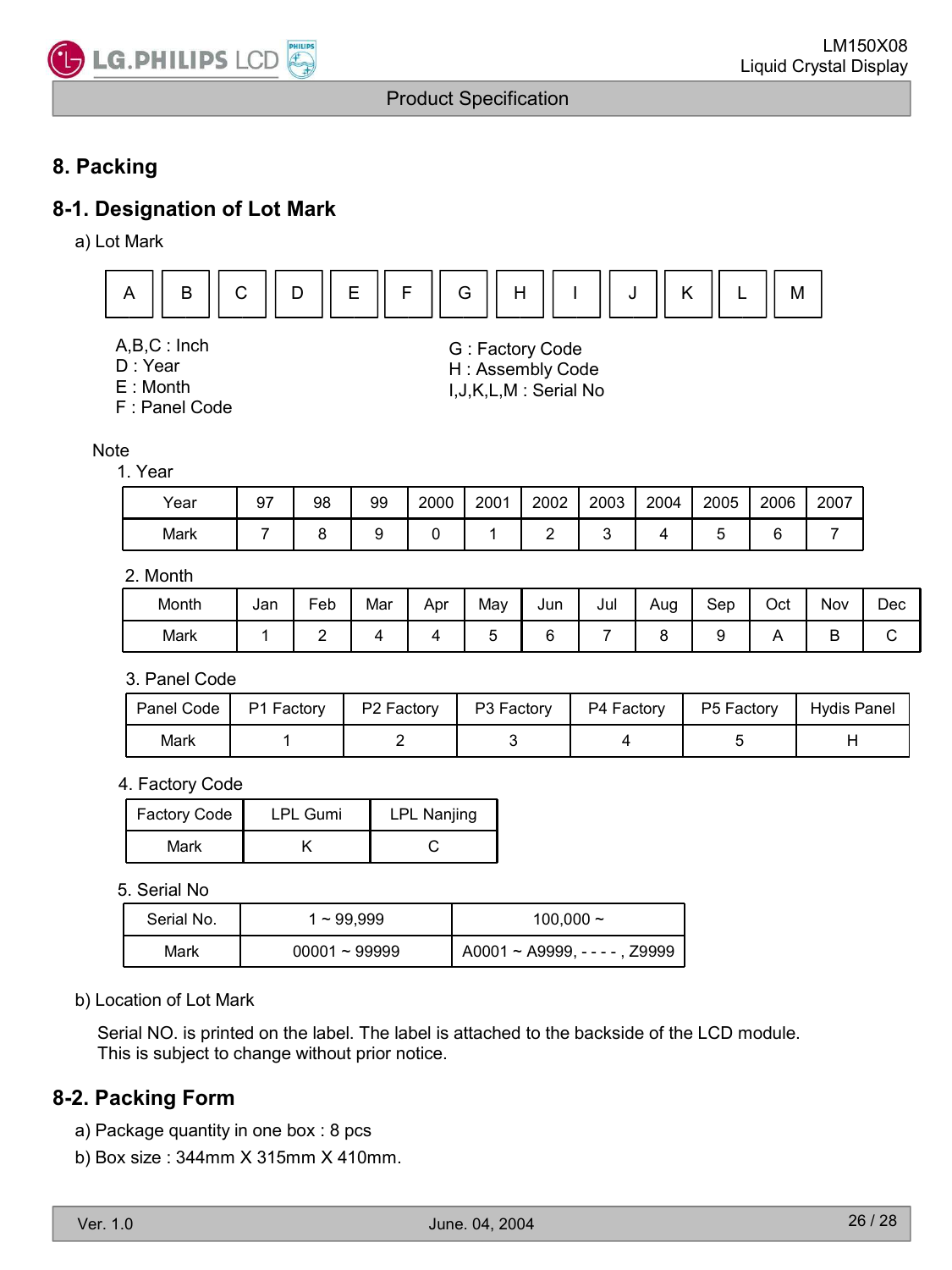### **9. PRECAUTIONS**

Please pay attention to the followings when you use this TFT LCD module.

### **9-1. MOUNTING PRECAUTIONS**

(1) You must mount a module using holes arranged in four corners or four sides.

(2) You should consider the mounting structure so that uneven force (ex. Twisted stress) is not applied to the

module. And the case on which a module is mounted should have sufficient strength so that external force is not transmitted directly to the module.

- (3) Please attach the surface transparent protective plate to the surface in order to protect the polarizer. Transparent protective plate should have sufficient strength in order to the resist external force.
- (4) You should adopt radiation structure to satisfy the temperature specification.
- (5) Acetic acid type and chlorine type materials for the cover case are not desirable because the former generates corrosive gas of attacking the polarizer at high temperature and the latter causes circuit break by electro-chemical reaction.
- (6) Do not touch, push or rub the exposed polarizers with glass, tweezers or anything harder than HB pencil lead. And please do not rub with dust clothes with chemical treatment. Do not touch the surface of polarizer for bare hand or greasy cloth.(Some cosmetics are detrimental to the polarizer.)
- (7) When the surface becomes dusty, please wipe gently with absorbent cotton or other soft materials like chamois soaks with petroleum benzene. Normal-hexane is recommended for cleaning the adhesives used to attach front / rear polarizers. Do not use acetone, toluene and alcohol because they cause chemical damage to the polarizer.
- (8) Wipe off saliva or water drops as soon as possible. Their long time contact with polarizer causes deformations and color fading.
- (9) Do not open the case because inside circuits do not have sufficient strength.

### **9-2. OPERATING PRECAUTIONS**

- (1) The spike noise causes the mis-operation of circuits. It should be lower than following voltage : V=±200mV(Over and under shoot voltage)
- (2) Response time depends on the temperature.(In lower temperature, it becomes longer.)
- (3) Brightness depends on the temperature. (In lower temperature, it becomes lower.) And in lower temperature, response time(required time that brightness is stable after turned on) becomes longer.
- (4) Be careful for condensation at sudden temperature change. Condensation makes damage to polarizer or electrical contacted parts. And after fading condensation, smear or spot will occur.
- (5) When fixed patterns are displayed for a long time, remnant image is likely to occur.
- (6) Module has high frequency circuits. Sufficient suppression to the electromagnetic interference shall be done by system manufacturers. Grounding and shielding methods may be important to minimized the interference.
- (7) Please do not give any mechanical and/or acoustical impact to LCM. Otherwise, LCM can not be operated its full characteristics perfectly.
- (8) A screw which is fastened up the steels should be a machine screw (if not, it causes metallic foreign material and deal LCM a fatal blow)
- (9) Please do not set LCD on its edge.